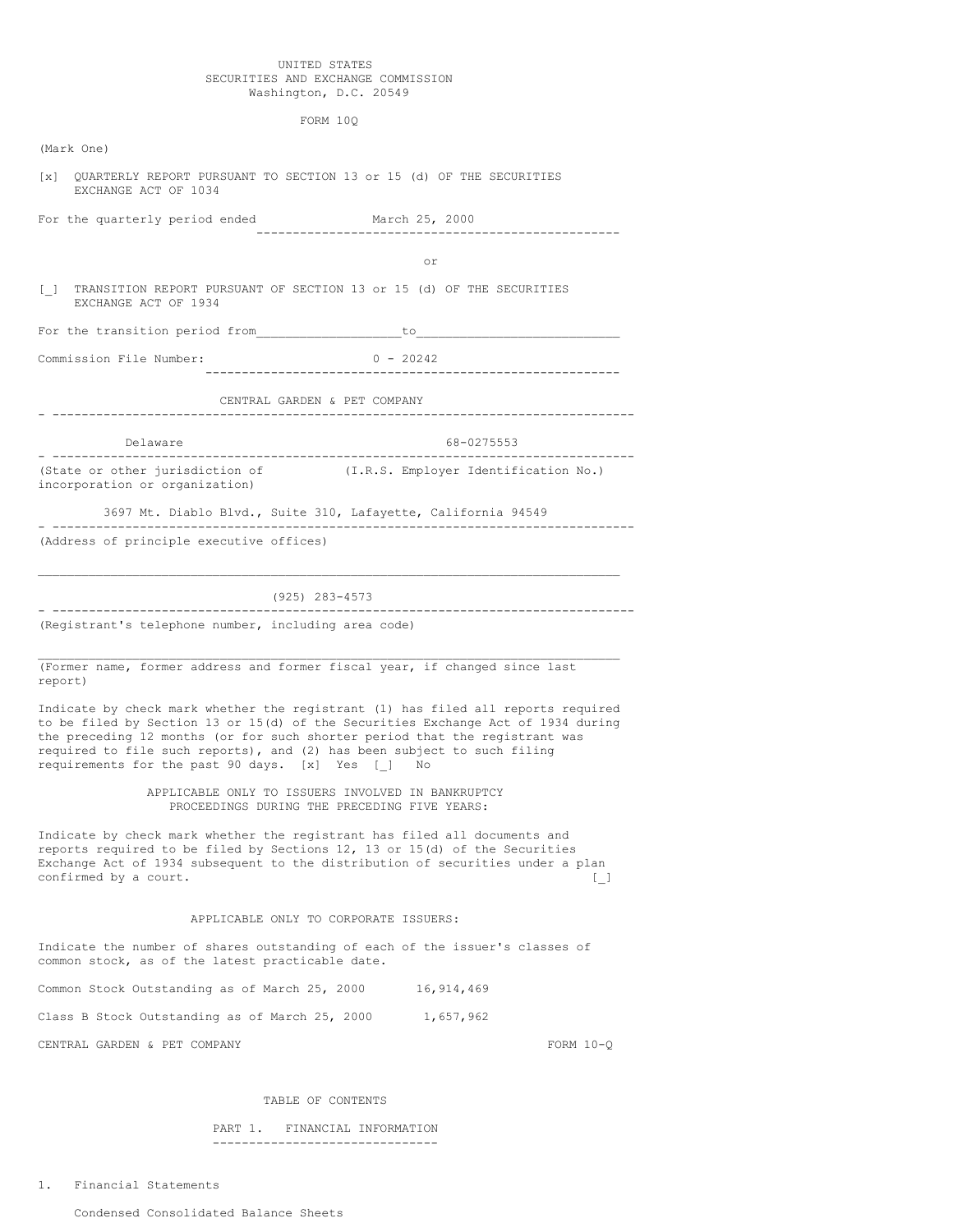September 25, 1999 and March 25, 2000

Consolidated Statements of Cash Flows Six Months Ended March 27, 1999 and March 25, 2000

Consolidated Statements of Income Three and Six Months Ended March 27, 1999 and March 25, 2000

Notes to Consolidated Financial Statements

- 2. Management's Discussion and Analysis of Financial Condition and Results of Operations
- 3. Quantitative and Qualitative Disclosures About Market Risk

#### PART II. OTHER INFORMATION ----------------------------

- 1. Legal Proceedings
- 2. Changes in Securities and Use of Proceeds
- 3. Defaults Upon Senior Securities
- 4. Submission of Matter to a Vote of Securities Holders
- 5. Other Information
- 6. Exhibits and Reports on Form 8-K

Safe Harbor Statement under the Private Securities Litigation Reform Act of 1995

This quarterly report contains "forward-looking" statements based on current expectations that involve risks and uncertainties. Actual results and the timing of certain events may differ significantly from those projected in these forward-looking statements due to the factors listed below, under

"Management's Discussion and Analysis of Financial Condition and Results of Operations - Risk Factors Relating to Forward-Looking Statements" in our Annual Report on Form 10-K for the fiscal year ended September 25, 1999, and from time to time in our filings with the Securities and Exchange Commission. These risks and uncertainties include, without limitation, the final accounting for all issues between the Company and Monsanto under the Solaris Agreement, such as the amounts receivable from Monsanto for cost reimbursements, payments for cost reductions and payments for services; the amounts payable to Monsanto for inventory; responsibility for obsolete inventory and for non-payment by Solaris' direct sales accounts; costs associated with the realignment of the Company's lawn and garden distribution operations to reflect anticipated business levels for the fiscal year 2000 and the impact of outstanding or potential litigation.

### CENTRAL GARDEN & PET COMPANY

CONDENSED CONSOLIDATED BALANCE SHEETS

(Unaudited) (In thousands, except share amounts)

 $<$ TABLE> <CAPTION>

|                                                   | September 25,<br>1999 | March 25,<br>2000 |
|---------------------------------------------------|-----------------------|-------------------|
| $<$ S $>$                                         | <<                    | <<                |
| ASSETS                                            |                       |                   |
| Current Assets:                                   |                       |                   |
| Cash & cash equivalents                           | \$<br>8,017           | \$<br>8,932       |
| Accounts receivable (less allowance for doubtful  |                       |                   |
| accounts of \$6,484 and \$6,782)                  | 149,411               | 240,079           |
| Inventories                                       | 240,207               | 302,311           |
| Inventories held for return to manufacturer       | 75,887                |                   |
| Prepaid expenses and other assets                 | 11,254                | 10,334            |
|                                                   |                       |                   |
| Total current assets                              | 484,776               | 561,656           |
| Land, Buildings, Improvements and Equipment - net | 94,179                | 95,949            |
| Goodwill                                          | 346,488               | 361,258           |
| Other Assets                                      | 30,387                | 37,675            |
|                                                   |                       |                   |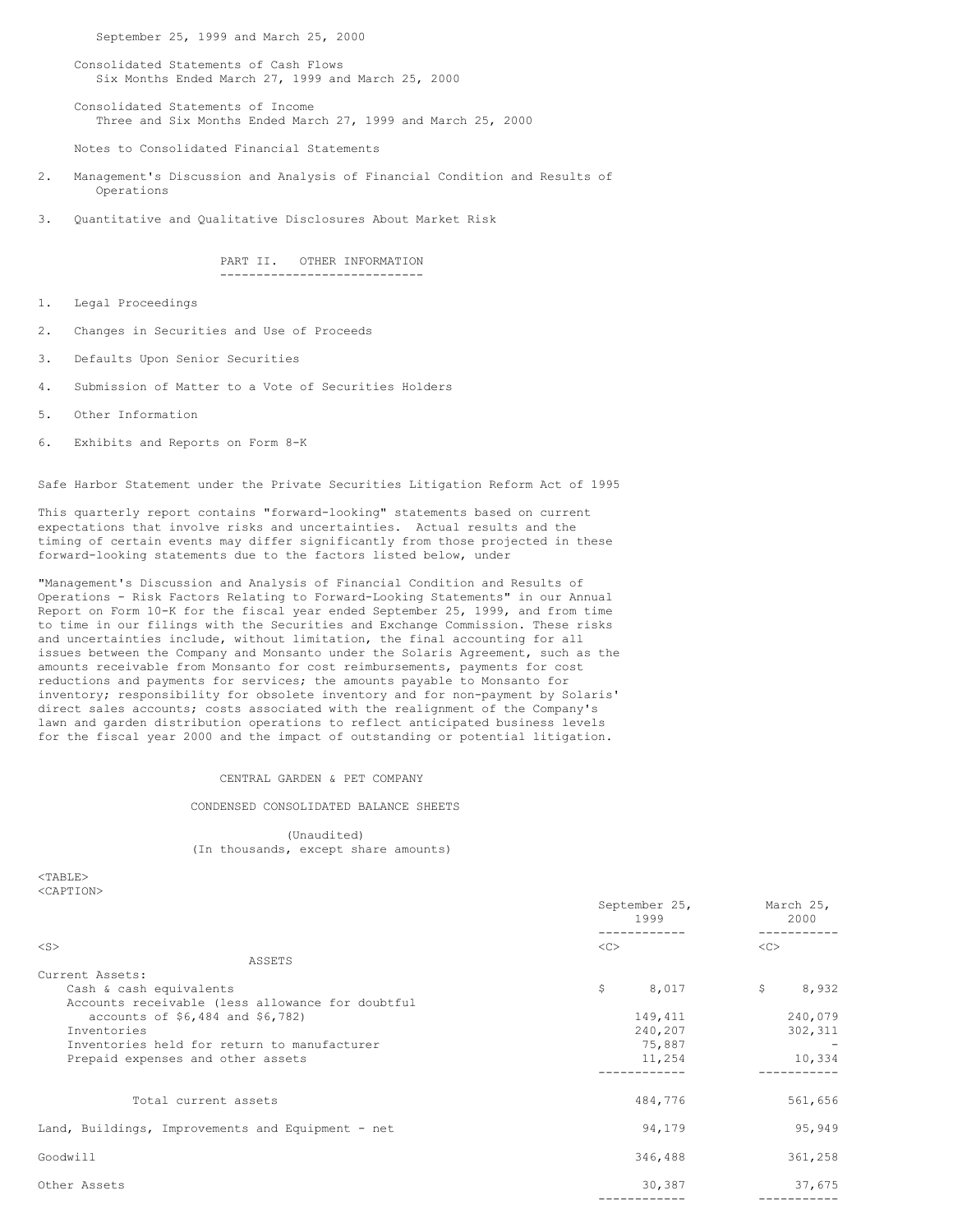| Total                                                                                                                                                                                                                                                        | \$             | 955,830<br>-------------              | \$1,056,538<br>------------           |
|--------------------------------------------------------------------------------------------------------------------------------------------------------------------------------------------------------------------------------------------------------------|----------------|---------------------------------------|---------------------------------------|
| LIABILITIES AND SHAREHOLDERS' EQUITY<br>Current Liabilities:<br>Notes payable<br>Accounts payable                                                                                                                                                            | $\mathsf{S}^-$ | 95,883<br>188,113                     | \$190, 177<br>210,226                 |
| Accrued expenses<br>Current portion of long-term debt                                                                                                                                                                                                        |                | 29,667<br>1,485<br>------------       | 29,819<br>1,424<br>-----------        |
| Total current liabilities                                                                                                                                                                                                                                    |                | 315,148                               | 431,646                               |
| Long-Term Debt                                                                                                                                                                                                                                               |                | 123,898                               | 122,693                               |
| Deferred Income Taxes and Other Long-Term<br>Obligations                                                                                                                                                                                                     |                | 21,057                                | 18,883                                |
| Commitments and Contingencies                                                                                                                                                                                                                                |                | $---$                                 |                                       |
| Shareholders' Equity:<br>Preferred stock, \$.01 par value: 1,000 shares authorized, none                                                                                                                                                                     |                | $- - - -$                             |                                       |
| outstanding<br>Class B stock, \$.01 par value: $3,000,000$ authorized, 1,660,919<br>and 1,657,962 outstanding<br>Common stock, \$.01 par value: 80,000,000 authorized, 30,183,365 shares<br>issued and 19,332,015 outstanding September 25, 1999; 30,274,219 |                | 16                                    | 16                                    |
| issued and 16, 914, 469 outstanding at March 25, 2000<br>Additional paid-in capital                                                                                                                                                                          |                | 302<br>524,058                        | 302<br>524,622                        |
| Retained earnings<br>Treasury stock                                                                                                                                                                                                                          |                | 94,474<br>(123, 123)<br>------------- | 100,094<br>(141, 718)<br>------------ |
| Total shareholders' equity                                                                                                                                                                                                                                   |                | 495,727<br>-------------              | 483,316                               |
| Total                                                                                                                                                                                                                                                        | Ŝ.             | 955,830<br>------------               | \$1,056,538<br>===========            |

See notes to consolidated financial statements

### CENTRAL GARDEN & PET COMPANY

CONSOLIDATED STATEMENTS OF CASH FLOWS

(Unaudited) (In thousands)

 $<$ TABLE $>$ <CAPTION>

|                                                          | Six Months Ended |                               |           |               |
|----------------------------------------------------------|------------------|-------------------------------|-----------|---------------|
|                                                          |                  | March 27, March 25,<br>1999 7 |           | 2000          |
| $<$ S $>$                                                | <<>              |                               | < <c></c> |               |
| Cash Flows From Operating Activities:                    |                  |                               |           |               |
| Net income                                               | $\mathsf{S}$     | $15,113$ \$                   |           | 5,620         |
|                                                          |                  |                               |           |               |
| Adjustments to reconcile net income to net cash          |                  |                               |           |               |
| used in operating activities:                            |                  |                               |           |               |
| Depreciation and amortization                            |                  | 9,695                         |           | 11,409        |
| Change in assets and liabilities:                        |                  |                               |           |               |
| Receivables                                              |                  | (130, 621)                    |           | (89, 173)     |
| Inventories                                              |                  | $(112, 837)$ 16,765           |           |               |
| Prepaid expenses and other assets                        |                  | $10,655$ (2,434)              |           |               |
| Accounts payable                                         |                  | 198,163 19,838                |           |               |
| Accrued expenses and other liabilities                   |                  | $4,903$ (2,111)               |           |               |
| Net cash used in operating activities                    |                  | (4, 929)                      |           | (40, 086)     |
| Cash Flows From Investing Activities:                    |                  |                               |           |               |
| Additions to land, buildings, improvements and equipment |                  | $(11, 182)$ (7,756)           |           |               |
| Payments to acquire companies, net of cash acquired      |                  | (13, 827)                     |           | (26, 240)     |
| Net cash used in investing activities                    |                  | (25, 009)                     |           | (33, 996)     |
|                                                          |                  |                               |           |               |
| Cash Flows From Financing Activities:                    |                  |                               |           |               |
| Proceeds from notes payable - net                        |                  | 67,454                        |           | 94,294        |
| Repayments on long-term debt                             |                  | (84)                          |           | (1, 266)      |
| Proceeds from issuance of stock - net                    |                  | 1,137                         |           | 564           |
| Payments to reacquire stock                              |                  | (45, 331)                     |           | (18, 595)     |
|                                                          |                  |                               |           | ------------- |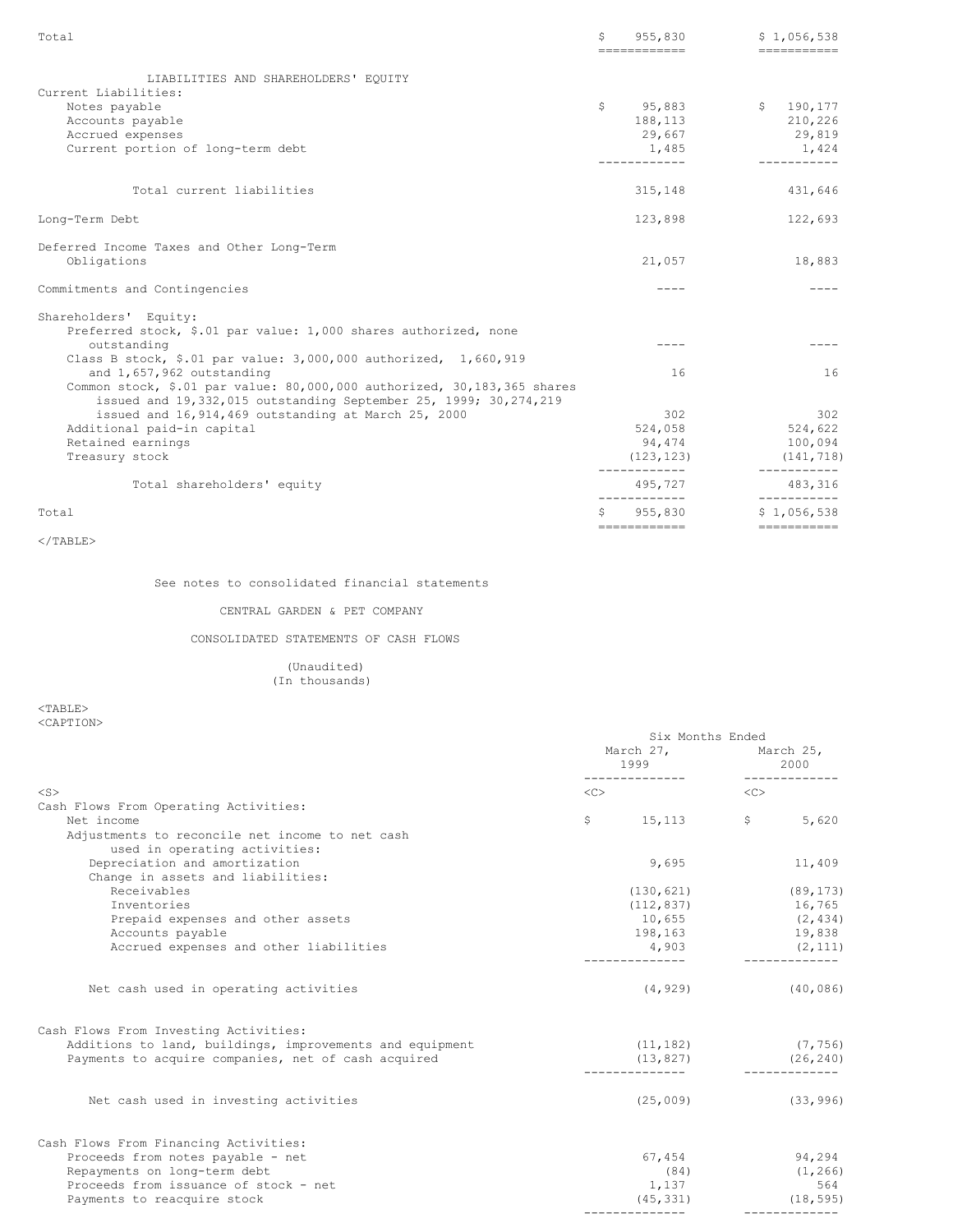| Net cash provided by financing activities                                                                                        |    | 23,176                  |     | 74,997                  |
|----------------------------------------------------------------------------------------------------------------------------------|----|-------------------------|-----|-------------------------|
| Net Increase (Decrease) in Cash                                                                                                  |    | (6, 763)                |     | 915                     |
| Cash at Beginning of Period                                                                                                      |    | 10,328                  |     | 8,017                   |
| Cash at End of Period                                                                                                            | Ś  | 3,565<br>-------------- | \$. | 8,932<br>-------------- |
| Supplemental Information<br>Cash paid for interest<br>Cash paid for income taxes                                                 | \$ | 4,729<br>1,316          | \$  | 9,410<br>793            |
| Assets (excluding cash) acquired through purchase<br>of subsidiaries<br>Liabilities assumed through the purchase of subsidiaries |    | 6,251<br>3,274          |     | 7,664<br>2,364          |

# See notes to condensed consolidated financial statements

# CENTRAL GARDEN & PET COMPANY

# CONSOLIDATED STATEMENTS OF INCOME

(Unaudited) (In thousands, except share amounts)

<TABLE> <CAPTION>

|                                              |                                                                                                                                                                                                                                                                                                                                                                                                                                                                                        | Six Months Ended                                                                                                                                                                                                                                                                                                                                                                                                                                                                                               | Three Months Ended                                                                                                                                                                                                                                                                                                                                                                                                                                                                                                 |                                                    |  |
|----------------------------------------------|----------------------------------------------------------------------------------------------------------------------------------------------------------------------------------------------------------------------------------------------------------------------------------------------------------------------------------------------------------------------------------------------------------------------------------------------------------------------------------------|----------------------------------------------------------------------------------------------------------------------------------------------------------------------------------------------------------------------------------------------------------------------------------------------------------------------------------------------------------------------------------------------------------------------------------------------------------------------------------------------------------------|--------------------------------------------------------------------------------------------------------------------------------------------------------------------------------------------------------------------------------------------------------------------------------------------------------------------------------------------------------------------------------------------------------------------------------------------------------------------------------------------------------------------|----------------------------------------------------|--|
|                                              | 1999                                                                                                                                                                                                                                                                                                                                                                                                                                                                                   | 2000                                                                                                                                                                                                                                                                                                                                                                                                                                                                                                           | March 27, March 25, March 27, March 25,<br>1999                                                                                                                                                                                                                                                                                                                                                                                                                                                                    | 2000                                               |  |
| $- - - - -$                                  |                                                                                                                                                                                                                                                                                                                                                                                                                                                                                        | ---------------- ---------------                                                                                                                                                                                                                                                                                                                                                                                                                                                                               |                                                                                                                                                                                                                                                                                                                                                                                                                                                                                                                    |                                                    |  |
| $<$ S $>$                                    | $\langle C \rangle$                                                                                                                                                                                                                                                                                                                                                                                                                                                                    | $<<$ $C$ $>$                                                                                                                                                                                                                                                                                                                                                                                                                                                                                                   | $\langle C \rangle$                                                                                                                                                                                                                                                                                                                                                                                                                                                                                                | $<<$ C $>$                                         |  |
| Net sales                                    | \$675,126                                                                                                                                                                                                                                                                                                                                                                                                                                                                              | \$601,534                                                                                                                                                                                                                                                                                                                                                                                                                                                                                                      | \$447,105                                                                                                                                                                                                                                                                                                                                                                                                                                                                                                          | \$382,916                                          |  |
| Cost of goods sold and occupancy             | 516,385<br>----------                                                                                                                                                                                                                                                                                                                                                                                                                                                                  | 444,528<br>$\mathcal{L}(\mathcal{L})$ . The constraints of                                                                                                                                                                                                                                                                                                                                                                                                                                                     | 344,845                                                                                                                                                                                                                                                                                                                                                                                                                                                                                                            | 284,166                                            |  |
| Gross profit                                 |                                                                                                                                                                                                                                                                                                                                                                                                                                                                                        | 158,741 157,006                                                                                                                                                                                                                                                                                                                                                                                                                                                                                                | 102,260                                                                                                                                                                                                                                                                                                                                                                                                                                                                                                            | 98,750                                             |  |
| Selling, general and administrative expenses | 127,259<br>_________                                                                                                                                                                                                                                                                                                                                                                                                                                                                   | 136,693<br>----------                                                                                                                                                                                                                                                                                                                                                                                                                                                                                          | 72,367                                                                                                                                                                                                                                                                                                                                                                                                                                                                                                             | 71,184<br>---------                                |  |
| Income from operations                       |                                                                                                                                                                                                                                                                                                                                                                                                                                                                                        |                                                                                                                                                                                                                                                                                                                                                                                                                                                                                                                | $31,482$ 20,313 29,893 27,566                                                                                                                                                                                                                                                                                                                                                                                                                                                                                      |                                                    |  |
| Interest expense - net                       | 5,425<br>----------                                                                                                                                                                                                                                                                                                                                                                                                                                                                    | 10,278<br>----------                                                                                                                                                                                                                                                                                                                                                                                                                                                                                           | 3,084<br>$- - - - - - - - -$                                                                                                                                                                                                                                                                                                                                                                                                                                                                                       | 5,968<br>---------                                 |  |
| Income before income taxes                   | 26,057                                                                                                                                                                                                                                                                                                                                                                                                                                                                                 | 10,035                                                                                                                                                                                                                                                                                                                                                                                                                                                                                                         | 26,809                                                                                                                                                                                                                                                                                                                                                                                                                                                                                                             | 21,598                                             |  |
| Income taxes                                 | 10,944<br>_________                                                                                                                                                                                                                                                                                                                                                                                                                                                                    | 4,415<br>---------                                                                                                                                                                                                                                                                                                                                                                                                                                                                                             | 11,260<br>---------                                                                                                                                                                                                                                                                                                                                                                                                                                                                                                | 9,503                                              |  |
| Net Income                                   | ---------                                                                                                                                                                                                                                                                                                                                                                                                                                                                              |                                                                                                                                                                                                                                                                                                                                                                                                                                                                                                                | $$15,113$ $$5,620$ $$15,549$                                                                                                                                                                                                                                                                                                                                                                                                                                                                                       | \$12,095<br>=========                              |  |
| Net Income per Share                         |                                                                                                                                                                                                                                                                                                                                                                                                                                                                                        |                                                                                                                                                                                                                                                                                                                                                                                                                                                                                                                |                                                                                                                                                                                                                                                                                                                                                                                                                                                                                                                    |                                                    |  |
| Basic                                        | \$0.51<br>=========                                                                                                                                                                                                                                                                                                                                                                                                                                                                    | \$0.30<br>----------                                                                                                                                                                                                                                                                                                                                                                                                                                                                                           | \$0.55<br>___________                                                                                                                                                                                                                                                                                                                                                                                                                                                                                              | \$0.65<br>$=$ =========                            |  |
| Diluted                                      | \$<br>0.50                                                                                                                                                                                                                                                                                                                                                                                                                                                                             | $\mathsf{S}$<br>0.29                                                                                                                                                                                                                                                                                                                                                                                                                                                                                           | \$0.51                                                                                                                                                                                                                                                                                                                                                                                                                                                                                                             | 0.58<br>$\mathsf{S}$                               |  |
|                                              | =========                                                                                                                                                                                                                                                                                                                                                                                                                                                                              |                                                                                                                                                                                                                                                                                                                                                                                                                                                                                                                | $\begin{tabular}{lcccccc} \multicolumn{2}{c}{\textbf{2}} & \multicolumn{2}{c}{\textbf{2}} & \multicolumn{2}{c}{\textbf{2}} & \multicolumn{2}{c}{\textbf{2}} & \multicolumn{2}{c}{\textbf{2}} & \multicolumn{2}{c}{\textbf{2}} & \multicolumn{2}{c}{\textbf{2}} & \multicolumn{2}{c}{\textbf{2}} & \multicolumn{2}{c}{\textbf{2}} & \multicolumn{2}{c}{\textbf{2}} & \multicolumn{2}{c}{\textbf{2}} & \multicolumn{2}{c}{\textbf{2}} & \multicolumn{2}{c}{\textbf{2}} & \mult$                                      | =========                                          |  |
| Weighted average shares outstanding<br>Basic | 29,851                                                                                                                                                                                                                                                                                                                                                                                                                                                                                 | 18,981                                                                                                                                                                                                                                                                                                                                                                                                                                                                                                         | 28,475                                                                                                                                                                                                                                                                                                                                                                                                                                                                                                             | 18,572<br>and a complete the complete state of the |  |
| Diluted                                      | 34,259                                                                                                                                                                                                                                                                                                                                                                                                                                                                                 | 19,064                                                                                                                                                                                                                                                                                                                                                                                                                                                                                                         | 32,833                                                                                                                                                                                                                                                                                                                                                                                                                                                                                                             | 22,769                                             |  |
|                                              | $\begin{array}{cccccccccc} \multicolumn{2}{c}{} & \multicolumn{2}{c}{} & \multicolumn{2}{c}{} & \multicolumn{2}{c}{} & \multicolumn{2}{c}{} & \multicolumn{2}{c}{} & \multicolumn{2}{c}{} & \multicolumn{2}{c}{} & \multicolumn{2}{c}{} & \multicolumn{2}{c}{} & \multicolumn{2}{c}{} & \multicolumn{2}{c}{} & \multicolumn{2}{c}{} & \multicolumn{2}{c}{} & \multicolumn{2}{c}{} & \multicolumn{2}{c}{} & \multicolumn{2}{c}{} & \multicolumn{2}{c}{} & \multicolumn{2}{c}{} & \mult$ | $\begin{minipage}{0.9\linewidth} \begin{tabular}{l} \multicolumn{2}{c}{\textbf{6} \end{tabular} \end{minipage} \begin{minipage}{0.9\linewidth} \begin{tabular}{l} \multicolumn{2}{c}{\textbf{6} \end{tabular} \end{minipage} \end{minipage} \begin{minipage}{0.9\linewidth} \begin{tabular}{l} \multicolumn{2}{c}{\textbf{6} \end{tabular} \end{minipage} \end{minipage} \begin{minipage}{0.9\linewidth} \begin{tabular}{l} \multicolumn{2}{c}{\textbf{6} \end{tabular} \end{minipage} \end{minipage} \begin{$ | $\begin{minipage}{0.5\linewidth} \begin{tabular}{l} \multicolumn{2}{c}{\textbf{6} \end{tabular}} \end{minipage} \begin{minipage}{0.5\linewidth} \begin{tabular}{l} \multicolumn{2}{c}{\textbf{6} \end{tabular}} \end{minipage} \end{minipage} \begin{minipage}{0.5\linewidth} \begin{tabular}{l} \multicolumn{2}{c}{\textbf{6} \end{tabular}} \end{minipage} \end{minipage} \begin{minipage}{0.5\linewidth} \begin{tabular}{l} \multicolumn{2}{c}{\textbf{6} \end{tabular}} \end{minipage} \end{minipage} \begin{$ | $=$ =========                                      |  |

 $<$ /TABLE $>$ 

See notes to condensed consolidated financial statements

Central Garden & Pet Company Notes to Condensed Consolidated Financial Statements Three Months and Six Months Ended March 25, 2000 (Unaudited)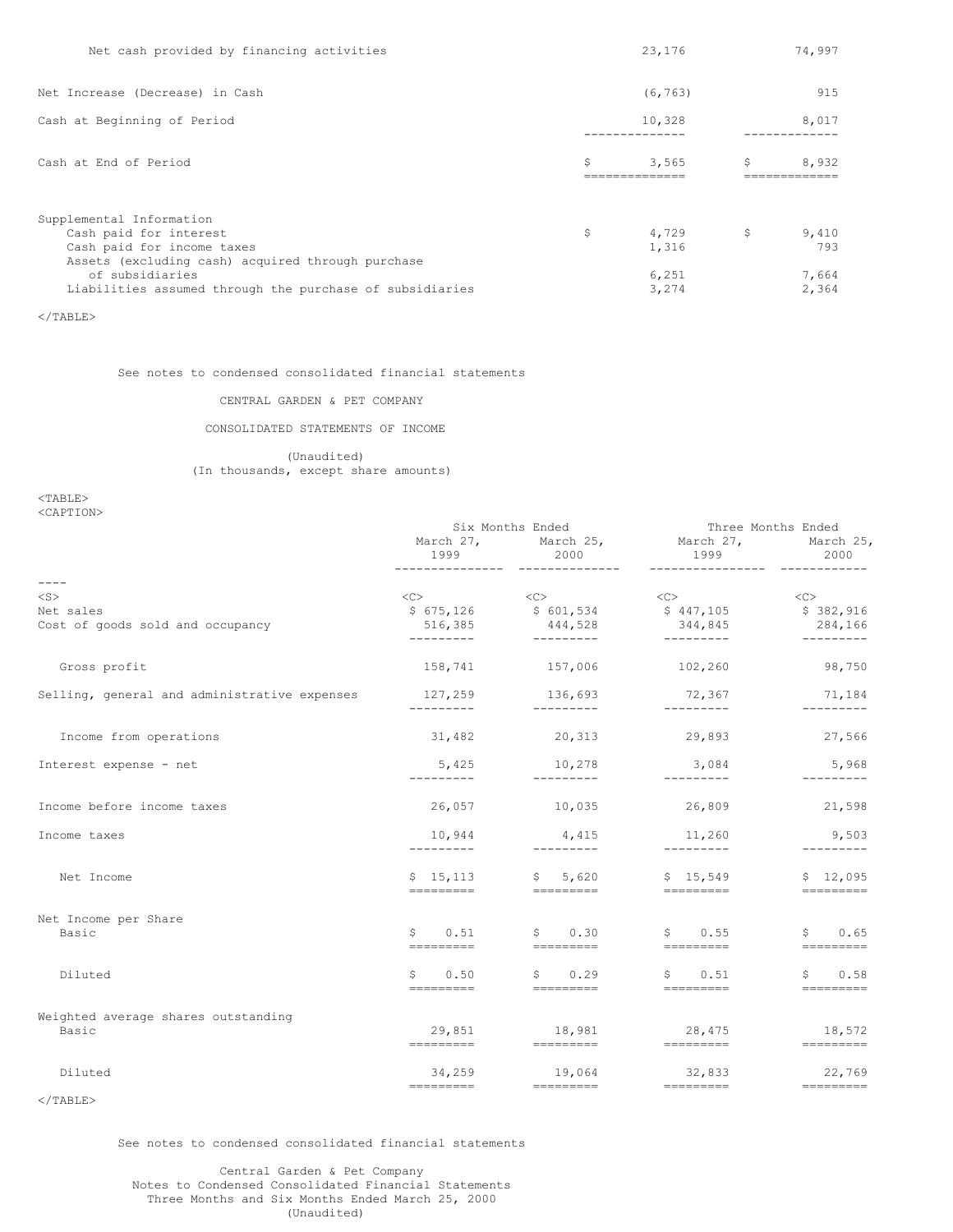#### 1. Basis of Presentation ---------------------

The condensed consolidated balance sheet as of March 25, 2000, the consolidated statements of income for both the three and six months ended March 25, 2000 and March 27, 1999 and the consolidated statements of cash flows for the six months ended March 25, 2000 and March 27, 1999 have been prepared by the Company, without audit. The condensed consolidated balance sheet as of September 25, 1999 has been derived from the audited financial statements of the Company for the year ended September 25, 1999. In the opinion of management, all adjustments (which include only normal recurring adjustments) considered necessary to present fairly the financial position, results of operations and cash flows of the Company for the periods mentioned above, have been made.

Due to the seasonal nature of the Company's business, the results of operations for the three and six months ended March 25, 2000 are not indicative of the operating results that may be expected for the year ending September 30, 2000.

It is suggested that these interim financial statements be read in conjunction with the annual audited financial statements, accounting policies and financial notes thereto, included in the Company's 1999 Annual Report which has previously been filed with the Securities and Exchange Commission.

# 2. Share Repurchase Program

### ------------------------

On October 5, 1999, the Company's Board of Directors authorized the Company to increase the share repurchase program up to a maximum of \$155 million of common shares. During the six-month period ended March 25, 2000, the Company repurchased 2,500,000 shares for a total of \$18.6 million.

#### 3. Earnings Per Share ------------------

The following is a reconciliation of the numerators and denominators of the basic and diluted per-share computations for income from continuing operations:

# $<$ TABLE>

<CAPTION>

|                                                       | Three Months Ended<br>March 25, 2000 |                | Six Months Ended<br>March 25, 2000                                                                                      |                            |                  |
|-------------------------------------------------------|--------------------------------------|----------------|-------------------------------------------------------------------------------------------------------------------------|----------------------------|------------------|
|                                                       |                                      |                | Income Shares Per-Share Income Shares Per-Share                                                                         | ----------                 |                  |
| $<$ S $>$                                             |                                      |                | $\langle$ C> $\langle$ C> $\langle$ C> $\langle$ C> $\langle$ C> $\langle$ C> $\langle$ C> $\langle$ C>                 |                            |                  |
| Basic EPS:                                            |                                      |                |                                                                                                                         |                            |                  |
| Net income                                            |                                      |                | $$12,095$ $18,572$ $$0.65$ $$5,620$ $18,981$ $$0.30$                                                                    |                            |                  |
| Effect of dilutive securities:<br>Options to purchase |                                      |                |                                                                                                                         |                            |                  |
| common stock                                          |                                      | 89             |                                                                                                                         | 83                         |                  |
| Convertible notes                                     |                                      | 1,042 4,107    |                                                                                                                         |                            |                  |
| Diluted EPS:<br>Net income attributed<br>to common    |                                      |                | $$13,137$ 22,769 $$0.58$ \$ 5,620 19,064 \$0.29                                                                         |                            |                  |
| shareholders                                          |                                      |                |                                                                                                                         |                            |                  |
| <caption></caption>                                   |                                      |                |                                                                                                                         |                            |                  |
|                                                       |                                      | March 27, 1999 | Three Months Ended Six Months Ended                                                                                     | March 27, 1999             |                  |
|                                                       |                                      |                | Income Shares Per-Share Income Shares Per-Share                                                                         |                            |                  |
| $<$ S $>$                                             |                                      |                | $\langle C \rangle$ $\langle C \rangle$ $\langle C \rangle$ $\langle C \rangle$ $\langle C \rangle$ $\langle C \rangle$ |                            | ---------<br><<> |
| Basic EPS:                                            |                                      |                |                                                                                                                         |                            |                  |
| Net income                                            |                                      |                | \$15,549 28,475 \$0.55 \$15,113 29,851 \$0.51                                                                           |                            |                  |
| Effect of dilutive securities:<br>Options to purchase |                                      |                |                                                                                                                         |                            |                  |
| common stock                                          |                                      | 2.51           |                                                                                                                         | 301                        |                  |
| Convertible notes                                     |                                      | 1,079 4,107    |                                                                                                                         | 2,158 4,107                |                  |
| Diluted EPS:                                          |                                      |                |                                                                                                                         |                            |                  |
| Net income attributed<br>to common                    |                                      |                |                                                                                                                         |                            |                  |
| shareholders                                          | \$16,628                             | 32,833         |                                                                                                                         | $$0.51$ $$17,271$ $34,259$ | \$0.50           |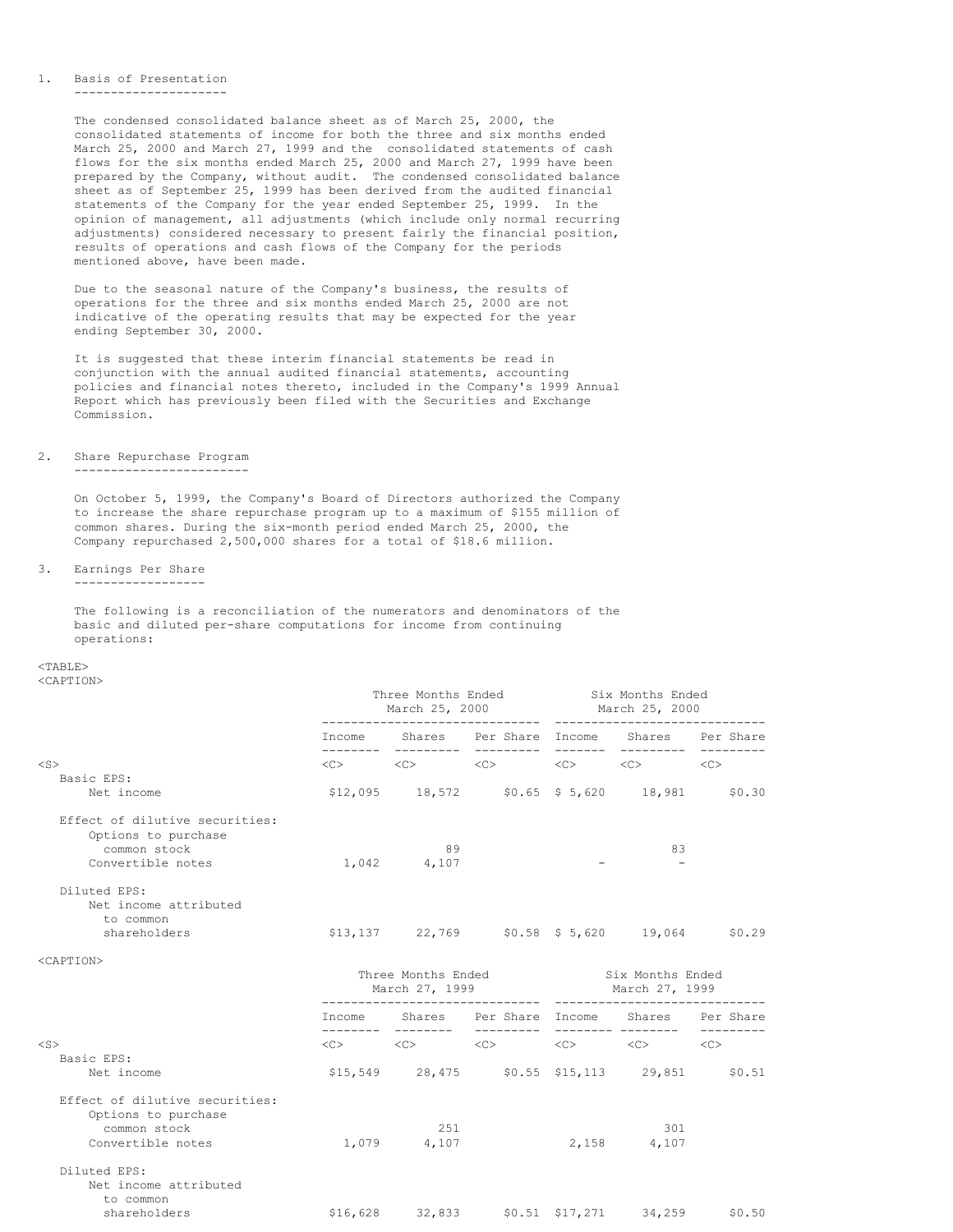Shares of common stock from the assumed conversion of the Company's convertible securities totaling 4,107,143 were not included in the computation of diluted EPS for the six month period ended March 25, 2000 because the assumed conversion would have been anti-dilutive.

### 4. Segment Information

-------------------

Management has determined that the reportable segments of the Company are its Distribution, Pet Products and Garden Products segments, based on the level at which chief operating decision making group reviews the results of operations in order to make decisions regarding performance assessment and resource allocation. There has been no change in the segments reported or the basis of measurement of segment profit or loss from that which was reported in the Company's 1999 Form 10-K. Segment information for the three-month and six-month periods ended March 27, 1999 and March 25, 2000 and segment assets at September 25, 1999 and March 25, 2000 are set forth below (dollars in thousands):

# <TABLE>

<CAPTION>

|                                               | Three Months Ended                                                                                                                                                                                                                                                                                                                                                                                                                                                                                                                                         |                                                                                                                                                                                                                                                                                                                                                                                                                                                                                                                     | Six Months Ended                                                                                                                                                                                                                                                                                                                                                                                                                                                                                                    |                                                                                                                                                                                                                                                                                                                                                                                                                                                                                                                                 |
|-----------------------------------------------|------------------------------------------------------------------------------------------------------------------------------------------------------------------------------------------------------------------------------------------------------------------------------------------------------------------------------------------------------------------------------------------------------------------------------------------------------------------------------------------------------------------------------------------------------------|---------------------------------------------------------------------------------------------------------------------------------------------------------------------------------------------------------------------------------------------------------------------------------------------------------------------------------------------------------------------------------------------------------------------------------------------------------------------------------------------------------------------|---------------------------------------------------------------------------------------------------------------------------------------------------------------------------------------------------------------------------------------------------------------------------------------------------------------------------------------------------------------------------------------------------------------------------------------------------------------------------------------------------------------------|---------------------------------------------------------------------------------------------------------------------------------------------------------------------------------------------------------------------------------------------------------------------------------------------------------------------------------------------------------------------------------------------------------------------------------------------------------------------------------------------------------------------------------|
|                                               | March 27, 1999                                                                                                                                                                                                                                                                                                                                                                                                                                                                                                                                             | March 25, 2000                                                                                                                                                                                                                                                                                                                                                                                                                                                                                                      | March 27, 1999                                                                                                                                                                                                                                                                                                                                                                                                                                                                                                      | March 25, 2000                                                                                                                                                                                                                                                                                                                                                                                                                                                                                                                  |
| $<$ S $>$                                     | <<                                                                                                                                                                                                                                                                                                                                                                                                                                                                                                                                                         | <<                                                                                                                                                                                                                                                                                                                                                                                                                                                                                                                  | <<>                                                                                                                                                                                                                                                                                                                                                                                                                                                                                                                 | <<                                                                                                                                                                                                                                                                                                                                                                                                                                                                                                                              |
| Net sales                                     |                                                                                                                                                                                                                                                                                                                                                                                                                                                                                                                                                            |                                                                                                                                                                                                                                                                                                                                                                                                                                                                                                                     |                                                                                                                                                                                                                                                                                                                                                                                                                                                                                                                     |                                                                                                                                                                                                                                                                                                                                                                                                                                                                                                                                 |
| Distribution                                  | \$280,898                                                                                                                                                                                                                                                                                                                                                                                                                                                                                                                                                  | \$200,426                                                                                                                                                                                                                                                                                                                                                                                                                                                                                                           | \$409,686                                                                                                                                                                                                                                                                                                                                                                                                                                                                                                           | \$307,126                                                                                                                                                                                                                                                                                                                                                                                                                                                                                                                       |
| Garden Products                               | 120,367                                                                                                                                                                                                                                                                                                                                                                                                                                                                                                                                                    | 135,067                                                                                                                                                                                                                                                                                                                                                                                                                                                                                                             | 175,374                                                                                                                                                                                                                                                                                                                                                                                                                                                                                                             | 196,665                                                                                                                                                                                                                                                                                                                                                                                                                                                                                                                         |
| Pet Products                                  | 62,712                                                                                                                                                                                                                                                                                                                                                                                                                                                                                                                                                     | 67,245                                                                                                                                                                                                                                                                                                                                                                                                                                                                                                              | 117,297                                                                                                                                                                                                                                                                                                                                                                                                                                                                                                             | 127,234                                                                                                                                                                                                                                                                                                                                                                                                                                                                                                                         |
| Corporate, eliminations                       |                                                                                                                                                                                                                                                                                                                                                                                                                                                                                                                                                            |                                                                                                                                                                                                                                                                                                                                                                                                                                                                                                                     |                                                                                                                                                                                                                                                                                                                                                                                                                                                                                                                     |                                                                                                                                                                                                                                                                                                                                                                                                                                                                                                                                 |
| and all other                                 | (16, 872)<br>---------                                                                                                                                                                                                                                                                                                                                                                                                                                                                                                                                     | (19, 822)<br>---------                                                                                                                                                                                                                                                                                                                                                                                                                                                                                              | (27, 231)<br>---------                                                                                                                                                                                                                                                                                                                                                                                                                                                                                              | (29, 491)<br>--------                                                                                                                                                                                                                                                                                                                                                                                                                                                                                                           |
| Total net sales                               | \$447,105<br>--------                                                                                                                                                                                                                                                                                                                                                                                                                                                                                                                                      | \$382,916<br>========                                                                                                                                                                                                                                                                                                                                                                                                                                                                                               | \$675,126<br>========                                                                                                                                                                                                                                                                                                                                                                                                                                                                                               | \$601,534<br>$\begin{tabular}{ll} \multicolumn{2}{c}{\textbf{m}} & \multicolumn{2}{c}{\textbf{m}} & \multicolumn{2}{c}{\textbf{m}} & \multicolumn{2}{c}{\textbf{m}} & \multicolumn{2}{c}{\textbf{m}} & \multicolumn{2}{c}{\textbf{m}} & \multicolumn{2}{c}{\textbf{m}} & \multicolumn{2}{c}{\textbf{m}} & \multicolumn{2}{c}{\textbf{m}} & \multicolumn{2}{c}{\textbf{m}} & \multicolumn{2}{c}{\textbf{m}} & \multicolumn{2}{c}{\textbf{m}} & \multicolumn{2}{c}{\textbf{m}} & \multicolumn$                                    |
| Intersegment sales                            |                                                                                                                                                                                                                                                                                                                                                                                                                                                                                                                                                            |                                                                                                                                                                                                                                                                                                                                                                                                                                                                                                                     |                                                                                                                                                                                                                                                                                                                                                                                                                                                                                                                     |                                                                                                                                                                                                                                                                                                                                                                                                                                                                                                                                 |
| Garden Products                               | \$9,541                                                                                                                                                                                                                                                                                                                                                                                                                                                                                                                                                    | \$13,984                                                                                                                                                                                                                                                                                                                                                                                                                                                                                                            | \$13,231                                                                                                                                                                                                                                                                                                                                                                                                                                                                                                            | \$17,604                                                                                                                                                                                                                                                                                                                                                                                                                                                                                                                        |
| Pet Products                                  | 7,912                                                                                                                                                                                                                                                                                                                                                                                                                                                                                                                                                      | 5,810                                                                                                                                                                                                                                                                                                                                                                                                                                                                                                               | 14,056                                                                                                                                                                                                                                                                                                                                                                                                                                                                                                              | 11,361                                                                                                                                                                                                                                                                                                                                                                                                                                                                                                                          |
| Corporate, eliminations                       |                                                                                                                                                                                                                                                                                                                                                                                                                                                                                                                                                            |                                                                                                                                                                                                                                                                                                                                                                                                                                                                                                                     |                                                                                                                                                                                                                                                                                                                                                                                                                                                                                                                     |                                                                                                                                                                                                                                                                                                                                                                                                                                                                                                                                 |
| and all other                                 | (581)<br>---------                                                                                                                                                                                                                                                                                                                                                                                                                                                                                                                                         | 28<br>---------                                                                                                                                                                                                                                                                                                                                                                                                                                                                                                     | (56)<br>---------                                                                                                                                                                                                                                                                                                                                                                                                                                                                                                   | 526<br>$- - - - - - - -$                                                                                                                                                                                                                                                                                                                                                                                                                                                                                                        |
| Total intersegment sales                      | \$16,872<br>========                                                                                                                                                                                                                                                                                                                                                                                                                                                                                                                                       | \$19,822<br><b>ERRETER</b>                                                                                                                                                                                                                                                                                                                                                                                                                                                                                          | \$27,231<br>========                                                                                                                                                                                                                                                                                                                                                                                                                                                                                                | \$29,491<br>$\begin{tabular}{ll} \multicolumn{3}{l}{{\color{blue}\textbf{m}}} & \multicolumn{3}{l}{\color{blue}\textbf{m}} & \multicolumn{3}{l}{\color{blue}\textbf{m}} & \multicolumn{3}{l}{\color{blue}\textbf{m}} & \multicolumn{3}{l}{\color{blue}\textbf{m}} & \multicolumn{3}{l}{\color{blue}\textbf{m}} & \multicolumn{3}{l}{\color{blue}\textbf{m}} & \multicolumn{3}{l}{\color{blue}\textbf{m}} & \multicolumn{3}{l}{\color{blue}\textbf{m}} & \multicolumn{3}{l}{\color{blue}\textbf{m}} & \multicolumn{3}{l}{\color$ |
|                                               |                                                                                                                                                                                                                                                                                                                                                                                                                                                                                                                                                            |                                                                                                                                                                                                                                                                                                                                                                                                                                                                                                                     |                                                                                                                                                                                                                                                                                                                                                                                                                                                                                                                     |                                                                                                                                                                                                                                                                                                                                                                                                                                                                                                                                 |
| Income (loss) from operations<br>Distribution | \$7,703                                                                                                                                                                                                                                                                                                                                                                                                                                                                                                                                                    | \$4,661                                                                                                                                                                                                                                                                                                                                                                                                                                                                                                             | \$4,786                                                                                                                                                                                                                                                                                                                                                                                                                                                                                                             | \$ (2, 360)                                                                                                                                                                                                                                                                                                                                                                                                                                                                                                                     |
| Garden Products                               | 19,298                                                                                                                                                                                                                                                                                                                                                                                                                                                                                                                                                     | 20,499                                                                                                                                                                                                                                                                                                                                                                                                                                                                                                              | 21,907                                                                                                                                                                                                                                                                                                                                                                                                                                                                                                              | 24,720                                                                                                                                                                                                                                                                                                                                                                                                                                                                                                                          |
| Pet Products                                  | 9,170                                                                                                                                                                                                                                                                                                                                                                                                                                                                                                                                                      | 10,535                                                                                                                                                                                                                                                                                                                                                                                                                                                                                                              | 14,674                                                                                                                                                                                                                                                                                                                                                                                                                                                                                                              | 15,322                                                                                                                                                                                                                                                                                                                                                                                                                                                                                                                          |
| Corporate, eliminations                       |                                                                                                                                                                                                                                                                                                                                                                                                                                                                                                                                                            |                                                                                                                                                                                                                                                                                                                                                                                                                                                                                                                     |                                                                                                                                                                                                                                                                                                                                                                                                                                                                                                                     |                                                                                                                                                                                                                                                                                                                                                                                                                                                                                                                                 |
| and all other                                 | (6, 278)<br>---------                                                                                                                                                                                                                                                                                                                                                                                                                                                                                                                                      | (8, 129)<br>---------                                                                                                                                                                                                                                                                                                                                                                                                                                                                                               | (9, 885)<br>---------                                                                                                                                                                                                                                                                                                                                                                                                                                                                                               | (17, 369)<br>$- - - - - - - -$                                                                                                                                                                                                                                                                                                                                                                                                                                                                                                  |
| Income from operations                        | 29,893                                                                                                                                                                                                                                                                                                                                                                                                                                                                                                                                                     | 27,566                                                                                                                                                                                                                                                                                                                                                                                                                                                                                                              | 31,482                                                                                                                                                                                                                                                                                                                                                                                                                                                                                                              | 20,313                                                                                                                                                                                                                                                                                                                                                                                                                                                                                                                          |
| Interest expense                              | 3,084                                                                                                                                                                                                                                                                                                                                                                                                                                                                                                                                                      | 5,968                                                                                                                                                                                                                                                                                                                                                                                                                                                                                                               | 5,425                                                                                                                                                                                                                                                                                                                                                                                                                                                                                                               | 10,278                                                                                                                                                                                                                                                                                                                                                                                                                                                                                                                          |
| Income taxes                                  | 11,260<br>---------                                                                                                                                                                                                                                                                                                                                                                                                                                                                                                                                        | 9,503                                                                                                                                                                                                                                                                                                                                                                                                                                                                                                               | 10,944                                                                                                                                                                                                                                                                                                                                                                                                                                                                                                              | 4,415                                                                                                                                                                                                                                                                                                                                                                                                                                                                                                                           |
| Net income                                    | \$15,549                                                                                                                                                                                                                                                                                                                                                                                                                                                                                                                                                   | ---------<br>\$12,095                                                                                                                                                                                                                                                                                                                                                                                                                                                                                               | ---------<br>\$15,113                                                                                                                                                                                                                                                                                                                                                                                                                                                                                               | --------<br>\$5,620                                                                                                                                                                                                                                                                                                                                                                                                                                                                                                             |
|                                               | $\begin{tabular}{ll} \multicolumn{2}{l}{{\color{red}\boldsymbol{=}}} & \multicolumn{2}{l}{\color{blue}\boldsymbol{=}} & \multicolumn{2}{l}{\color{blue}\boldsymbol{=}} & \multicolumn{2}{l}{\color{blue}\boldsymbol{=}} & \multicolumn{2}{l}{\color{blue}\boldsymbol{=}} & \multicolumn{2}{l}{\color{blue}\boldsymbol{=}} & \multicolumn{2}{l}{\color{blue}\boldsymbol{=}} & \multicolumn{2}{l}{\color{blue}\boldsymbol{=}} & \multicolumn{2}{l}{\color{blue}\boldsymbol{=}} & \multicolumn{2}{l}{\color{blue}\boldsymbol{=}} & \multicolumn{2}{l}{\color$ | $\begin{tabular}{ll} \multicolumn{3}{l}{{\color{blue}\textbf{1}}}\\ \multicolumn{3}{l}{\color{blue}\textbf{2}}\\ \multicolumn{3}{l}{\color{blue}\textbf{2}}\\ \multicolumn{3}{l}{\color{blue}\textbf{3}}\\ \multicolumn{3}{l}{\color{blue}\textbf{4}}\\ \multicolumn{3}{l}{\color{blue}\textbf{4}}\\ \multicolumn{3}{l}{\color{blue}\textbf{5}}\\ \multicolumn{3}{l}{\color{blue}\textbf{5}}\\ \multicolumn{3}{l}{\color{blue}\textbf{6}}\\ \multicolumn{3}{l}{\color{blue}\textbf{6}}\\ \multicolumn{3}{l}{\color$ | $\begin{tabular}{ll} \multicolumn{3}{l}{} & \multicolumn{3}{l}{} & \multicolumn{3}{l}{} \\ \multicolumn{3}{l}{} & \multicolumn{3}{l}{} & \multicolumn{3}{l}{} \\ \multicolumn{3}{l}{} & \multicolumn{3}{l}{} & \multicolumn{3}{l}{} \\ \multicolumn{3}{l}{} & \multicolumn{3}{l}{} & \multicolumn{3}{l}{} \\ \multicolumn{3}{l}{} & \multicolumn{3}{l}{} & \multicolumn{3}{l}{} \\ \multicolumn{3}{l}{} & \multicolumn{3}{l}{} & \multicolumn{3}{l}{} \\ \multicolumn{3}{l}{} & \multic$                            | $\begin{tabular}{ll} \multicolumn{3}{l}{{\color{blue}\textbf{1}}}\\ \multicolumn{3}{l}{\color{blue}\textbf{2}}\\ \multicolumn{3}{l}{\color{blue}\textbf{2}}\\ \multicolumn{3}{l}{\color{blue}\textbf{3}}\\ \multicolumn{3}{l}{\color{blue}\textbf{4}}\\ \multicolumn{3}{l}{\color{blue}\textbf{4}}\\ \multicolumn{3}{l}{\color{blue}\textbf{5}}\\ \multicolumn{3}{l}{\color{blue}\textbf{5}}\\ \multicolumn{3}{l}{\color{blue}\textbf{5}}\\ \multicolumn{3}{l}{\color{blue}\textbf{6}}\\ \multicolumn{3}{l}{\color$             |
| Depreciation and amortization                 |                                                                                                                                                                                                                                                                                                                                                                                                                                                                                                                                                            |                                                                                                                                                                                                                                                                                                                                                                                                                                                                                                                     |                                                                                                                                                                                                                                                                                                                                                                                                                                                                                                                     |                                                                                                                                                                                                                                                                                                                                                                                                                                                                                                                                 |
| Distribution                                  | \$<br>750                                                                                                                                                                                                                                                                                                                                                                                                                                                                                                                                                  | \$1,165                                                                                                                                                                                                                                                                                                                                                                                                                                                                                                             | \$1,652                                                                                                                                                                                                                                                                                                                                                                                                                                                                                                             | \$2,274                                                                                                                                                                                                                                                                                                                                                                                                                                                                                                                         |
| Garden Products                               | 626                                                                                                                                                                                                                                                                                                                                                                                                                                                                                                                                                        | 818                                                                                                                                                                                                                                                                                                                                                                                                                                                                                                                 | 1,486                                                                                                                                                                                                                                                                                                                                                                                                                                                                                                               | 1,804                                                                                                                                                                                                                                                                                                                                                                                                                                                                                                                           |
| Pet Products                                  | 921                                                                                                                                                                                                                                                                                                                                                                                                                                                                                                                                                        | 1,213                                                                                                                                                                                                                                                                                                                                                                                                                                                                                                               | 1,879                                                                                                                                                                                                                                                                                                                                                                                                                                                                                                               | 2,357                                                                                                                                                                                                                                                                                                                                                                                                                                                                                                                           |
| Corporate, eliminations and all other         | 2,286<br>--------                                                                                                                                                                                                                                                                                                                                                                                                                                                                                                                                          | 2,548<br>--------                                                                                                                                                                                                                                                                                                                                                                                                                                                                                                   | 4,678<br>$- - - - - - - -$                                                                                                                                                                                                                                                                                                                                                                                                                                                                                          | 4,974<br>---------                                                                                                                                                                                                                                                                                                                                                                                                                                                                                                              |
| Total depreciation and amortization           | \$4,583                                                                                                                                                                                                                                                                                                                                                                                                                                                                                                                                                    | \$5,744                                                                                                                                                                                                                                                                                                                                                                                                                                                                                                             | \$9,695                                                                                                                                                                                                                                                                                                                                                                                                                                                                                                             | \$11,409                                                                                                                                                                                                                                                                                                                                                                                                                                                                                                                        |
|                                               | ========                                                                                                                                                                                                                                                                                                                                                                                                                                                                                                                                                   | $\begin{tabular}{ll} \multicolumn{3}{l}{{\color{blue}\textbf{1}}}\\ \multicolumn{3}{l}{\color{blue}\textbf{2}}\\ \multicolumn{3}{l}{\color{blue}\textbf{2}}\\ \multicolumn{3}{l}{\color{blue}\textbf{3}}\\ \multicolumn{3}{l}{\color{blue}\textbf{4}}\\ \multicolumn{3}{l}{\color{blue}\textbf{4}}\\ \multicolumn{3}{l}{\color{blue}\textbf{5}}\\ \multicolumn{3}{l}{\color{blue}\textbf{5}}\\ \multicolumn{3}{l}{\color{blue}\textbf{5}}\\ \multicolumn{3}{l}{\color{blue}\textbf{6}}\\ \multicolumn{3}{l}{\color$ | $\begin{tabular}{ll} \multicolumn{3}{l}{{\color{blue}\textbf{1}}}\\ \multicolumn{3}{l}{\color{blue}\textbf{2}}\\ \multicolumn{3}{l}{\color{blue}\textbf{2}}\\ \multicolumn{3}{l}{\color{blue}\textbf{3}}\\ \multicolumn{3}{l}{\color{blue}\textbf{4}}\\ \multicolumn{3}{l}{\color{blue}\textbf{4}}\\ \multicolumn{3}{l}{\color{blue}\textbf{4}}\\ \multicolumn{3}{l}{\color{blue}\textbf{5}}\\ \multicolumn{3}{l}{\color{blue}\textbf{5}}\\ \multicolumn{3}{l}{\color{blue}\textbf{5}}\\ \multicolumn{3}{l}{\color$ | ========                                                                                                                                                                                                                                                                                                                                                                                                                                                                                                                        |
| Expenditures for long-lived assets            |                                                                                                                                                                                                                                                                                                                                                                                                                                                                                                                                                            |                                                                                                                                                                                                                                                                                                                                                                                                                                                                                                                     |                                                                                                                                                                                                                                                                                                                                                                                                                                                                                                                     |                                                                                                                                                                                                                                                                                                                                                                                                                                                                                                                                 |
| Distribution                                  | \$2,102                                                                                                                                                                                                                                                                                                                                                                                                                                                                                                                                                    | \$<br>617                                                                                                                                                                                                                                                                                                                                                                                                                                                                                                           | \$3,544                                                                                                                                                                                                                                                                                                                                                                                                                                                                                                             | \$1,680                                                                                                                                                                                                                                                                                                                                                                                                                                                                                                                         |
| Garden Products                               | 1,266                                                                                                                                                                                                                                                                                                                                                                                                                                                                                                                                                      | 736                                                                                                                                                                                                                                                                                                                                                                                                                                                                                                                 | 2,433                                                                                                                                                                                                                                                                                                                                                                                                                                                                                                               | 2,697                                                                                                                                                                                                                                                                                                                                                                                                                                                                                                                           |
| Pet Products                                  | 2,408                                                                                                                                                                                                                                                                                                                                                                                                                                                                                                                                                      | 1,595                                                                                                                                                                                                                                                                                                                                                                                                                                                                                                               | 3,743                                                                                                                                                                                                                                                                                                                                                                                                                                                                                                               | 3,337                                                                                                                                                                                                                                                                                                                                                                                                                                                                                                                           |
| Corporate, eliminations and all other         | 13<br>--------                                                                                                                                                                                                                                                                                                                                                                                                                                                                                                                                             | 19<br>--------                                                                                                                                                                                                                                                                                                                                                                                                                                                                                                      | 1,462<br>$- - - - - - - -$                                                                                                                                                                                                                                                                                                                                                                                                                                                                                          | 42<br>--------                                                                                                                                                                                                                                                                                                                                                                                                                                                                                                                  |
| Total expenditures for long-lived assets      | \$5,789                                                                                                                                                                                                                                                                                                                                                                                                                                                                                                                                                    | \$2,967                                                                                                                                                                                                                                                                                                                                                                                                                                                                                                             | \$11,182                                                                                                                                                                                                                                                                                                                                                                                                                                                                                                            | \$7,756                                                                                                                                                                                                                                                                                                                                                                                                                                                                                                                         |
|                                               | ========                                                                                                                                                                                                                                                                                                                                                                                                                                                                                                                                                   | $\begin{tabular}{ll} \multicolumn{3}{l}{{\color{blue}\textbf{m}}} & \multicolumn{3}{l}{\color{blue}\textbf{m}} & \multicolumn{3}{l}{\color{blue}\textbf{m}} & \multicolumn{3}{l}{\color{blue}\textbf{m}} & \multicolumn{3}{l}{\color{blue}\textbf{m}} & \multicolumn{3}{l}{\color{blue}\textbf{m}} & \multicolumn{3}{l}{\color{blue}\textbf{m}} & \multicolumn{3}{l}{\color{blue}\textbf{m}} & \multicolumn{3}{l}{\color{blue}\textbf{m}} & \multicolumn{3}{l}{\color{blue}\textbf{m}} & \multicolumn{3}{l}{\color$ | $\begin{tabular}{ll} \multicolumn{3}{l}{{\color{blue}\textbf{m}}} & \multicolumn{3}{l}{\color{blue}\textbf{m}} & \multicolumn{3}{l}{\color{blue}\textbf{m}} & \multicolumn{3}{l}{\color{blue}\textbf{m}} & \multicolumn{3}{l}{\color{blue}\textbf{m}} & \multicolumn{3}{l}{\color{blue}\textbf{m}} & \multicolumn{3}{l}{\color{blue}\textbf{m}} & \multicolumn{3}{l}{\color{blue}\textbf{m}} & \multicolumn{3}{l}{\color{blue}\textbf{m}} & \multicolumn{3}{l}{\color{blue}\textbf{m}} & \multicolumn{3}{l}{\color$ | $\begin{tabular}{ll} \multicolumn{3}{l}{{\color{blue}\textbf{m}}} & \multicolumn{3}{l}{\color{blue}\textbf{m}} & \multicolumn{3}{l}{\color{blue}\textbf{m}} & \multicolumn{3}{l}{\color{blue}\textbf{m}} & \multicolumn{3}{l}{\color{blue}\textbf{m}} & \multicolumn{3}{l}{\color{blue}\textbf{m}} & \multicolumn{3}{l}{\color{blue}\textbf{m}} & \multicolumn{3}{l}{\color{blue}\textbf{m}} & \multicolumn{3}{l}{\color{blue}\textbf{m}} & \multicolumn{3}{l}{\color{blue}\textbf{m}} & \multicolumn{3}{l}{\color$             |

 $<$ /TABLE>

<TABLE> <CAPTION>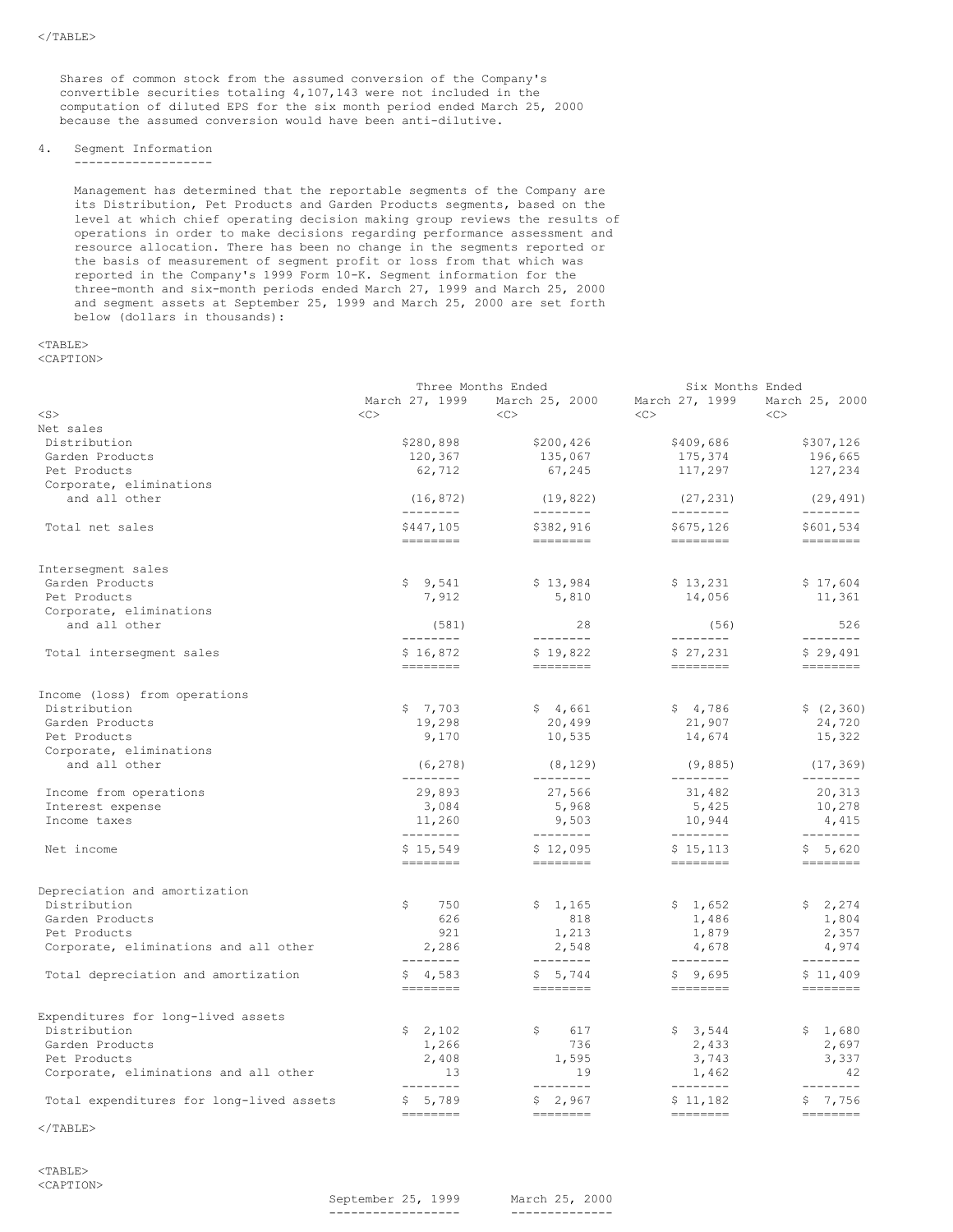| $<$ S $>$                             |           | $\langle C \rangle$ |
|---------------------------------------|-----------|---------------------|
| Assets                                |           |                     |
| Distribution                          | \$216,981 | 211,245<br>S.       |
| Garden Products                       | 179,953   | 260,255             |
| Pet Products                          | 99,583    | 108,560             |
| Corporate, eliminations and all other | 459, 313  | 476.478             |
|                                       |           |                     |
| Total assets                          | \$955,830 | \$1,056,538         |
|                                       |           |                     |

5. Proposal to Spin Off Garden Distribution Business --------------------------------------------------

On March 20, 2000, the Company announced that it is preparing to file with the Securities and Exchange Commission ("SEC") a Form 10 which, when declared effective by the SEC, would permit the Company to spin off its lawn and garden distribution business to shareholders. If the spin off is completed, the lawn and garden business would become a separate public company while Central would continue to operate its existing lawn and garden branded products business, as well as its branded pet products and pet distribution businesses.

### 6. Subsequent Event

----------------

On March 29, 2000, the Company announced that it had acquired the AMDRO and IMAGE consumer product lines from American Cyanamid, the agricultural products division of American Home Products Corporation, for approximately \$28 million.

7. Other Charges ---------------

> In September 1999, the Company recorded Other charges totaling \$7.6 million associated with the expiration of the Solaris Agreement, workforce reductions and facility closures in the Company's Distribution operations. During the six months ended March 25, 2000, the Company closed the three distribution centers identified in the September 2000 closure plan, completed the associated workforce reductions, and paid all remaining severance amounts accrued as of September 25, 1999. \$.5 million is remaining in accrued expenses as of March 25, 2000 associated with lease costs, property taxes and other facility costs which will be required to be paid through the expiration of the leases on these closed distribution centers. In addition, \$1.5 million is remaining as an asset valuation reserve on a building and certain facility assets which will no longer be used and are currently expected to be disposed of during fiscal 2000.

Item 2. Management's Discussion and Analysis of Financial Condition and Results of Operations

## Overview

Central was incorporated in Delaware in June 1992 and is the successor to a California corporation which was incorporated in 1955. References to "we," "us," or "Central" means Central Garden & Pet Company and its subsidiaries and divisions, and their predecessor companies and subsidiaries. Central's operations are grouped into three business segments, the lawn and garden branded products business ("Garden Products"), the distribution business ("Distribution") and the pet branded products business ("Pet Products").

From October 1, 1995 to September 30, 1999, Distribution distributed Solaris product nationwide, pursuant to an exclusive distribution agreement. Management believes that the relationship with Solaris embodied in the Solaris Agreement had a substantial impact on our results of operations. Sales of products purchased from Solaris, our largest supplier, accounted for approximately 43% of Distribution's net sales and 27% of Central's net sales during fiscal 1999. Under the Solaris Agreement, Distribution, in addition to serving as the master agent and master distributor of Solaris products, provided a wide range of value-added services including logistics, order processing and fulfillment, inventory distribution and merchandising. As a result of the Solaris Agreement, a majority of our sales of Solaris products were derived from servicing direct sales accounts, rather than as a traditional distributor. Under the Solaris Agreement, our inventories of Solaris product increased significantly, since we not only carried inventories to support our own sales of Solaris products but also certain inventory previously carried by Solaris as well as additional inventories to support sales of Solaris products by our former network of independent distributors.

In January 1999, Monsanto sold its Solaris lawn and garden business exclusive of its Roundup herbicide products for consumer use to The Scotts Company ("Scotts") and entered into a separate, long-term, exclusive agreement pursuant to which Monsanto continues to make Roundup herbicide products for consumer use and Scotts markets the products. Scotts has been for many years a substantial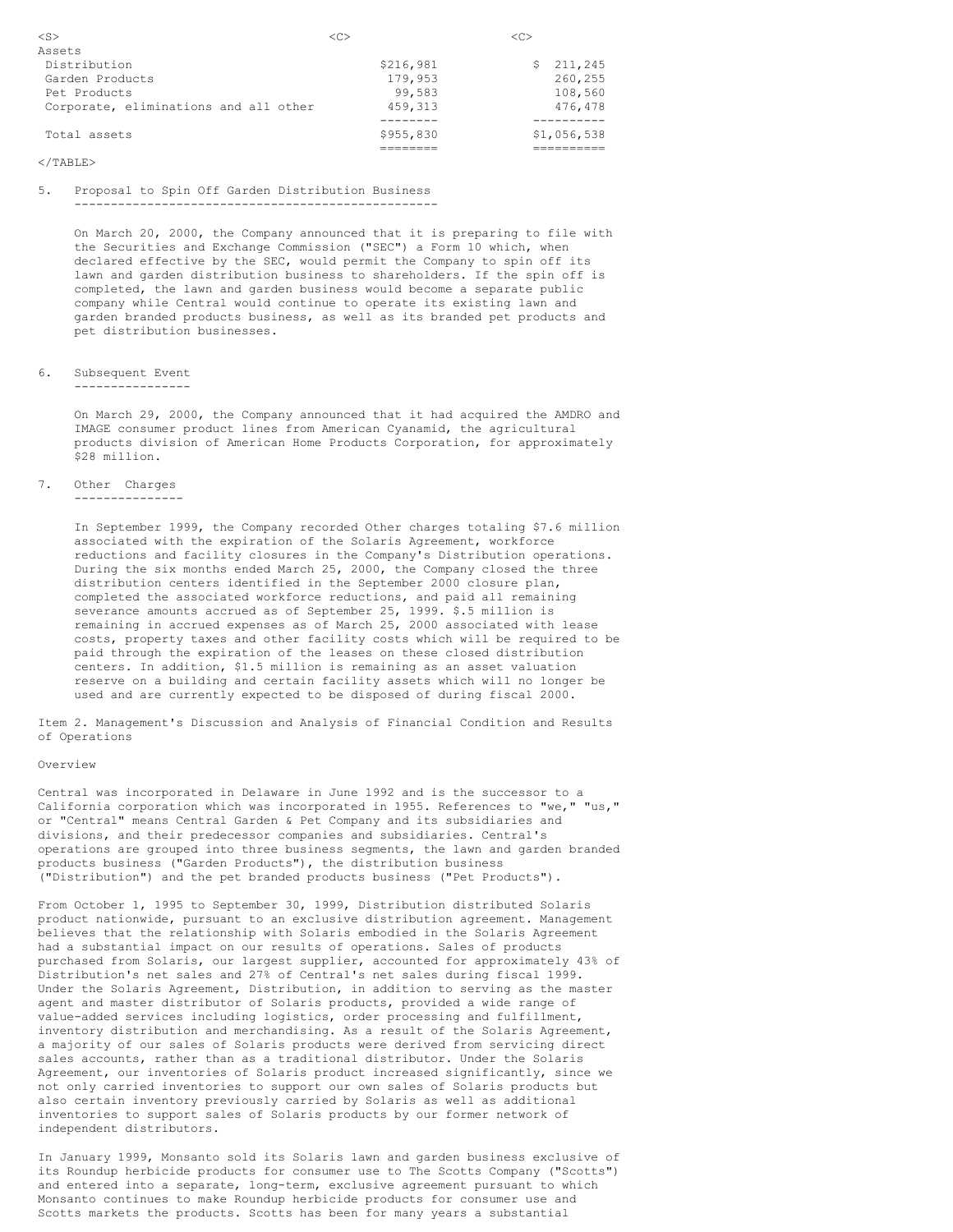supplier to us and, in connection with its direct sales, a substantial purchaser of our services.

Scotts has altered its distribution systems for certain products, including Ortho and Miracle-Gro products and Monsanto's consumer Roundup products for which Scotts acts as Monsanto's exclusive sales agent. Beginning October 1, 1999, Scotts began to distribute Ortho and Roundup products through a system that involves a combination of distributors, of which we are the largest, as well as through direct sales by Scotts to certain major retailers. In addition, Scotts has begun to sell Miracle-Gro directly to certain retailers.

The business likely to be taken over in this fiscal year ending September 30, 2000 by Scotts is estimated to be approximately \$200-250 million in sales. The gross profit associated with these sales in fiscal 1999 was approximately \$15-25 million. We expect this loss of gross profit to be partially offset this fiscal year with expense reductions and other business growth. However, there is no assurance that the business taken over by Scotts will not be greater than \$200- 250 million, that Scotts will continue to do business with us at all in future years, or that we will be successful in our attempts to reduce expenses and generate new business.

Due to the changes in Scotts' distribution system, our inventory of Scotts products and the related payables have been reduced by an amount in excess of \$75 million. Additionally, we have taken actions to realign our lawn and garden distribution operations to reflect anticipated business levels for fiscal 2000. The amount and profitability of Distribution's business with Scotts in fiscal 2000 and in future years, if any, may be influenced by numerous factors and are impossible to predict. Accordingly, the actual results of our operations may differ significantly from the foregoing estimates.

The sale of the Solaris business by Monsanto and the expiration of the Solaris Agreement subject our Distribution business to significant uncertainties. These include our new relationship with Scotts and the resolution of all payments due between us and Monsanto under the Solaris Agreement, such as the amounts receivable from Monsanto for cost reimbursements, payments for cost reductions and payments for services; the amounts payable to Monsanto for inventory; and responsibility for obsolete inventory and for non-payment by Solaris' subagents. The resolution of these uncertainties may involve litigation and could have a material adverse effect on our results of operations, financial position and/or cash flows.

## Three Months Ended March 25, 2000 Compared with Three Months Ended March 27, 1999

Net sales for the three months ended March 25, 2000 decreased by 14.4% or \$64.2 million to \$382.9 million from \$447.1 million for the quarter ended March 27, 1999. The \$64.2 million decrease was primarily the net result of an \$80.5 million decrease in Distribution sales (primarily attributable to reduced Solaris sales) offset by a \$14.7 million increase in Garden Products sales (partially attributed to the inclusion of Unicorn Laboratories, which was acquired in December 1999) together with a \$4.5 million increase in Pet Products sales.

Gross profit decreased by 3.4% or \$3.5 million from \$102.3 million during the quarter ended March 27, 1999 to \$98.8 million for the comparable 2000 period. Gross profit as a percentage of net sales increased from 22.9% for the three months ended March 27, 1999 to 25.8% for the three months ended March 25, 2000. The decrease in gross profit dollars was principally related to the decrease in Distribution sales. Excluding Distribution, gross profit dollars from existing operations remained relatively constant. The increase in gross profit as a percentage of net sales is primarily the result of an increase in Distribution gross profit percentage offset in part by a decrease in Garden Products gross profit percentage. The increased Distribution gross profit percentage was primarily the result of the reduction in sales of low margin Solaris products principally to retailers' distribution centers. Garden Products gross profit percentage declined principally due to the impact of increased sales of lower margin products to mass retailers.

Selling, general and administrative expenses decreased 1.7% or \$1.2 million from \$72.4 million during the quarter ended March 27, 1999 to \$71.2 million for the comparable 2000 period. As a percentage of net sales, selling, general and administrative expenses increased from 16.2% during the quarter ended March 27, 1999 to 18.6% for the comparable 2000 period. The primary factors contributing to the selling, general and administrative expenses decrease in absolute dollars was the net result of decreases in Distribution expenses, substantially offset by increases in expenses related to (1) the inclusion of expenses of Unicorn Laboratories, which was acquired in December 1999, (2) professional fees incurred

in relation to our strategic planning and evaluation process, and (3) increases in operating expenses associated with the sales increases in both Garden Products and Pet Products.

Net interest expense for the quarter ended March 25, 2000 increased by \$2.9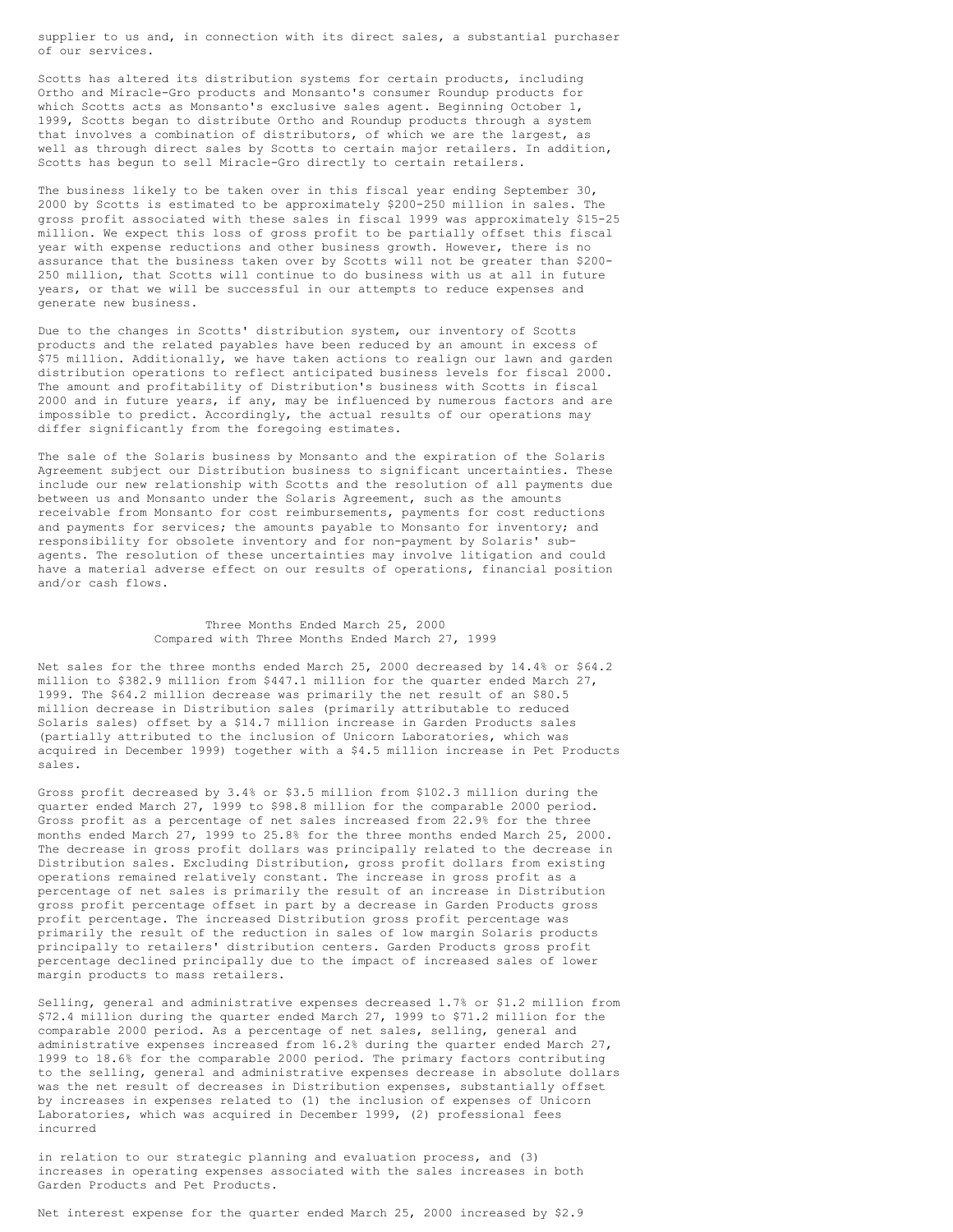million to \$6.0 million from \$3.1 million for the quarter ended March 27, 1999. The increase is due to higher average outstanding short-term debt resulting principally from the Company's stock repurchase program, the acquisition in December 1999 of Unicorn Laboratories, and the investment in Cedar Works, also in December 1999.

Average short-term borrowings for the quarter ended March 25, 2000 were \$198.6 million compared with \$65.9 million for the quarter ended March 27, 1999. The average short-term interest rates for the quarter ended March 25, 2000 and March 27, 1999 were 8.9% and 7.4%, respectively.

The Company's effective income tax rate for the quarter ended March 25, 2000 was 44% compared with 42% for the quarter ended March 27, 1999. The increase in the effective tax rate results principally from non-deductible goodwill expense being a higher percentage of taxable income than was the case in the quarter ended March 27,1999.

### Six Months Ended March 25, 2000 Compared with Six Months Ended March 27, 1999

Net sales for the six months ended March 25, 2000 decreased by 10.9% or \$73.6 million to \$601.5 million from \$675.1 million for the six months ended March 27, 1999. The \$73.6 million decrease was primarily the net result of an \$102.6 million decrease in Distribution sales (primarily attributable to reduced Solaris sales) being partially offset by a \$21.3 million increase in Garden Products sales (partially attributed to the inclusion of Unicorn Laboratories, which was acquired in December 1999, and Norcal Pottery, which was acquired in January 1999), together with a \$9.9 million increase in Pet Products sales.

Gross profit decreased by 1.1% or \$1.7 million from \$158.7 million during the six months ended March 27, 1999 to \$157.0 million for the comparable 2000 period. Gross profit as a percentage of net sales increased from 23.5% for the six months ended March 27, 1999 to 26.1% for the six months ended March 25, 2000. The decrease in gross profit dollars was principally related to the decrease in Distribution sales. Excluding Distribution, gross profit dollars from existing operations remained relatively constant. The increase in gross profit as a percentage of net sales is primarily the result of an increase in Distribution gross profit percentage offset in part by a decrease in Garden Products and Pet Products gross profit percentages. The increased Distribution gross profit percentage was primarily the result of the reduction in sales of low margin Solaris products principally to retailer's distribution centers. Garden Products and Pet Products gross profit percentages declined principally due to the impact of increased sales of lower margin products to mass retailers.

Selling, general and administrative expenses increased 7.4% or \$9.4 million from \$127.3 million during the six months ended March 27, 1999 to \$136.7 million for the comparable 2000 period. As a

percentage of net sales, selling, general and administrative expenses increased from 18.9% during the six months ended March 27, 1999 to 22.7% for the comparable 2000 period.

The primary factors contributing to the selling, general and administrative expenses increase in the six months ended March 25, 2000 included: (1) the inclusion of expenses for Norcal Pottery, which was acquired in January 1999, as well as Unicorn Laboratories, which was acquired in December 1999; (2) professional fees incurred in relation to our strategic planning and evaluation process; (3) the short term effects of the end of the Solaris Alliance producing a rapid decrease in Garden Distribution sales and related inventory levels coupled with management's decision to defer certain cost reductions during the fiscal quarter ending in December 25, 1999 in order to maintain operational infrastructure for the upcoming garden season and flexibility for future strategic planning; and (4) increases in operating expenses associated with the sales increases in both Garden Products and Pet Products.

Net interest expense for the six months ended March 25, 2000 increased by \$4.9 million, to \$10.3 million from \$5.4 million for the six months ended March 27, 1999. The increase is due to higher average outstanding short-term debt resulting principally from the Company's stock repurchase program, the acquisitions in January 1999 of Norcal Pottery and December 1999 of Unicorn Laboratories, and the December 1999 investment in Cedar Works. During the quarter ended December 25, 1999 the Company repurchased 2,500,000 shares of it's stock for a total cost of approximately \$18.6 million, primarily through the use of it's revolving credit facility.

Average short-term borrowings for the six months ended March 25, 2000 were \$171.3 million compared with \$38.8 million for the six months ended March 27, 1999. The average short-term interest rates for the six months ended March 25, 2000 and March 27, 1999 were 8.2% and 8.0%, respectively.

The Company's effective income tax rate for the six months ended March 25, 2000 was 44% compared with 42% for the six months ended March 27, 1999. The increase in the effective tax rate results principally from non-deductible goodwill expense being a higher percentage of taxable income than was the case in the six months ended March 27, 1999.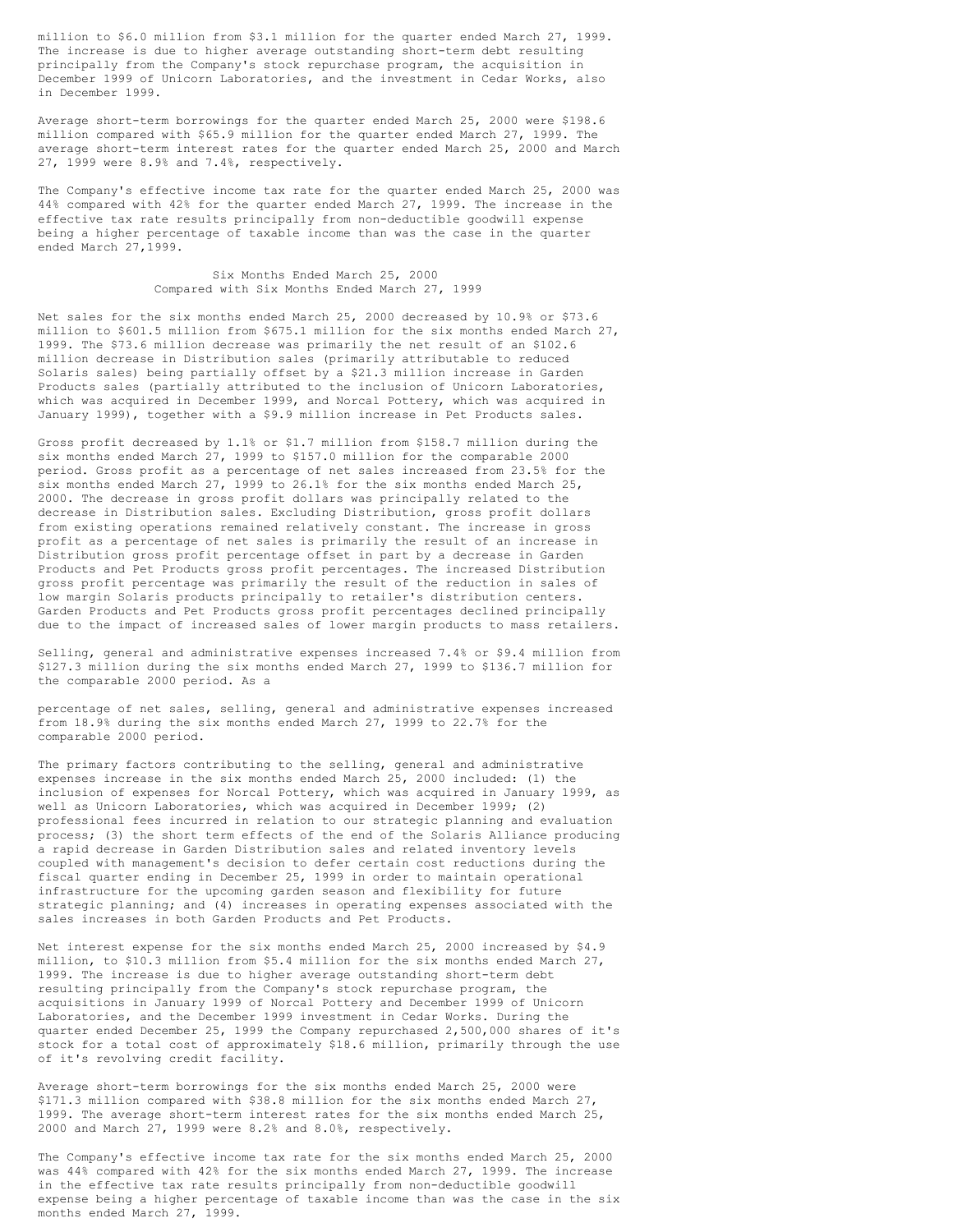The Company's systems that were assessed, modified, or converted for Year 2000 compliance operated throughout the Year 2000 century change without significant errors or interruptions when processing data and transactions incorporating Year 2000 dates. To date, the Company has not encountered any significant problems relating to Year 2000 issues with any of the systems of customers, vendors, or other constituents with whom the Company has significant relationships.

### Liquidity and Capital Resources

The Company has financed its growth through a combination of bank borrowings, supplier credit, internally generated funds and sales of securities to the public. The Company received net proceeds (after offering expenses) of approximately \$431.0 million from its five public offerings of common stock in July 1993, November 1995, July 1996, August 1997 and January 1998. In November 1996, the

Company completed the sale of \$115 million 6% subordinated convertible notes generating approximately \$112 million net of underwriting commissions.

The Company's business is highly seasonal and its working capital requirements and capital resources track closely to this seasonal pattern. During the first fiscal quarter accounts receivable reach their lowest level while inventory, accounts payable and short-term borrowings begin to increase. Since the Company's short-term credit line fluctuates based upon a specified asset borrowing base, this quarter is typically the period when the asset borrowing base is at its lowest and consequently the Company's ability to borrow is at its lowest. During the second fiscal quarter, receivables, accounts payable and short-term borrowings begin to increase, reflecting the build-up of inventory and related payables in anticipation of the peak selling season. During the third fiscal quarter, principally due to the Solaris Agreement, inventory levels have remained relatively constant while accounts receivable peak and short-term borrowings start to decline as cash collections are received during the peakselling season. During the fourth fiscal quarter, inventory levels are at their lowest, and accounts receivable and payables are substantially reduced through conversion of receivables to cash.

For the six months ended March 25, 2000, the Company used cash from operating activities of \$40.1 million primarily relating to the normal cycle of receivables build up in Distribution and in Garden Products. Inventory levels declined principally as a result of lower Distribution balances associated with lowered sales levels in the current year, partially offset by increased inventory levels at Garden and Pet Products consistent with their increased sales volumes. Accounts payable did not increase at the same rate as inventory partially due to favorable vendor payment terms for a fiscal 1999 program that was paid in fiscal 2000. In addition, the increased inventory at Garden Products had shorter payment terms than were associated with comparable inventory increases within the Distribution segment during prior periods. Net cash used from investing activities of \$34.0 million resulted from acquisitions of new companies and the acquisition of office and warehouse equipment, including computer hardware and software. Cash generated from financing activities of \$75.0 million consisted principally of borrowings of \$94.3 million of short-term debt, partially offset by repayments of \$18.6 million to acquire treasury shares.

The Company has a \$150 million line of credit with Congress Financial Corporation (Western). The available amount under the line of credit fluctuates based upon a specific asset-borrowing base. The line of credit bears interest at a rate either equal to the prime rate or LIBOR plus 2% at the Company's option, and is secured by substantially all of the Company's assets. At March 25, 2000, the Company had \$126.0 million of outstanding borrowings and had \$24.0 million of available borrowing capacity under this line. The Company's line of credit contains certain financial covenants such as minimum net worth and minimum working capital requirements. The line also requires the lender's prior written consent to any acquisition of a business. In connection with the acquisition of one company in fiscal 1998, the Company assumed a \$60.0 million line of credit, subsequently increased to \$70 million, of which \$5.8 million was available at March 25, 2000. Interest related to this line is based on a rate either equal to the prime rate or LIBOR plus .875% at the Company's option.

The Company believes that cash flow from operations, funds available under its line of credit, and arrangements with suppliers will be adequate to fund its presently anticipated working capital requirements for the foreseeable future. The Company anticipates that its capital expenditures will not exceed \$18.0 million for the next 12 months.

As part of its growth strategy, the Company has engaged in acquisition discussions with a number of companies in the past and it anticipates it will continue to evaluate potential acquisition candidates. If one or more potential acquisition opportunities, including those that would be material, become available in the near future, the Company may require additional external capital. In addition, such acquisitions would subject the Company to the general risks associated with acquiring companies, particularly if the acquisitions are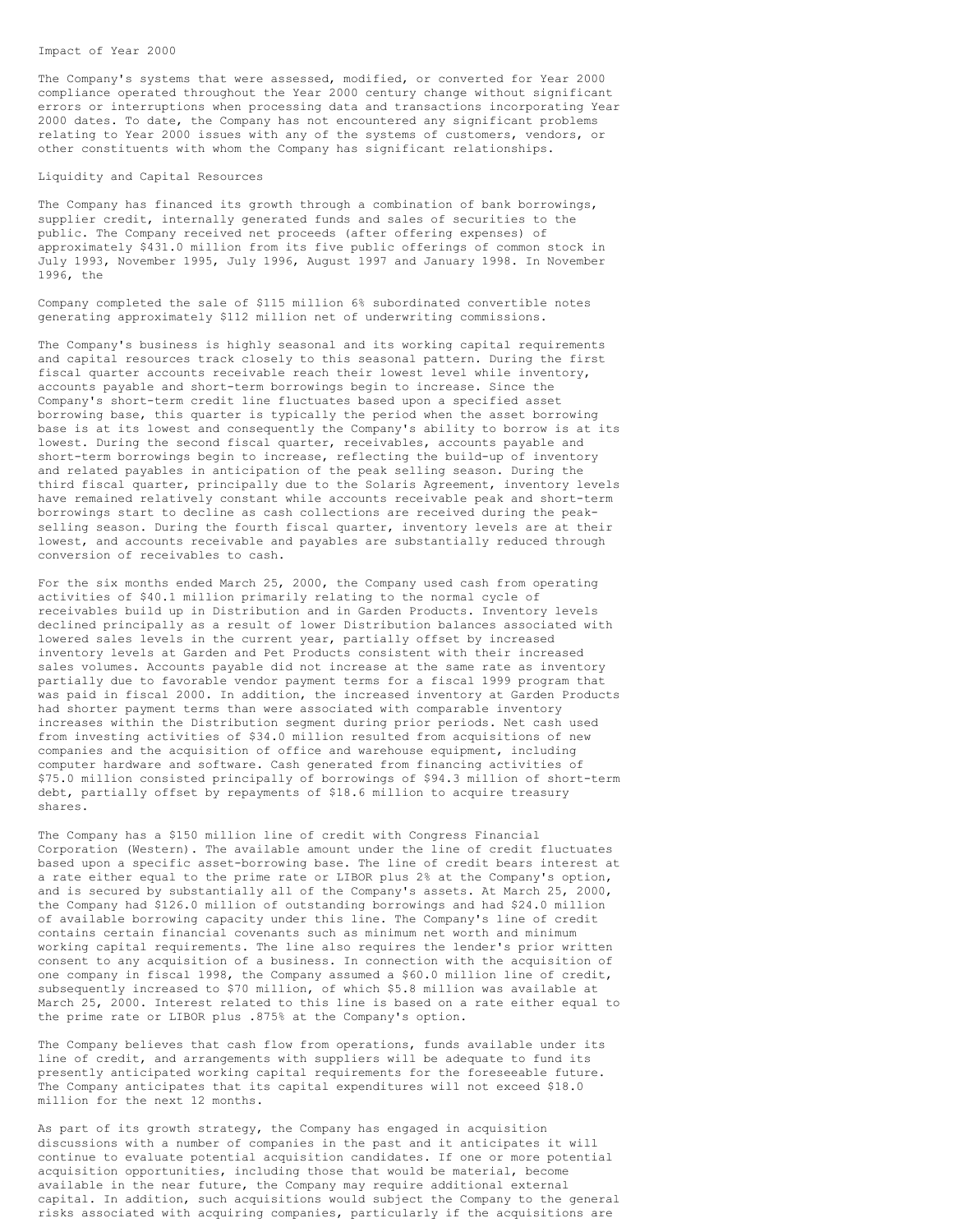relatively large.

### Weather and Seasonality

Historically, the Company's sales of lawn and garden products have been influenced by weather and climate conditions in the markets it serves. During the last several years, the Company's results of operations were negatively affected by severe weather conditions in many parts of the country. Additionally, the Company's business is highly seasonal. In fiscal 1999, approximately 2/3 of the Company's sales occurred in the first six months of the calendar year. Substantially all of the Company's operating income is typically generated in this period which has historically offset the operating losses incurred during the first fiscal quarter of the year.

ITEM 3. Quantitative and Qualitative Disclosure About Market Risk

The Company believes there has been no material change in its exposure to market risk from that discussed in the Company's 1999 Consolidated Financial Statements.

CENTRAL GARDEN & PET COMPANY FORM 10-Q

PART II. OTHER INFORMATION

ITEM 1. Legal Proceedings

In December 1997, the Company acquired all of the stock of TFH Publications, Inc. The purchase price paid to the prior owners included \$70 million in cash, a \$10 million loan, possible earnouts, if certain future earnings projections were met, as well as other consideration. In September 1998, the prior owners of TFH brought suit against the Company and certain executives of the Company for damages and relief from their obligations under the Promissory Note, alleging, among other things, that the Company's failure to properly supervise the TFH management team had jeopardized their prospects of achieving the earnouts. The Company believes that these allegations are without merit. The Company counterclaimed against the prior owners for enforcement of the Promissory Note, damages and other relief, alleging, among things, fraud, misrepresentation and breach of fiduciary duty by the prior owners of TFH. These actions, Herbert R. ----------

Axelrod and Evelyn Axelrod v. Central Garden & Pet Company; Glen S. Axelrod; - ---------------------------------------------------------------------------- Gary Hersch; William E. Brown; Robert B. Jones; Glen Novotny; and Neill Hines, - -----------------------------------------------------------------------------

Docket No. MON-L-5100-99, and TFH Publications, Inc. v.Herbert Axelrod et al., Docket No. L-2127-99 (consolidated cases), are in the New Jersey Superior Court. There is no trial date at this time.

During the course of discovery in this action, the Company has become aware of certain information which suggests that prior to the acquisition of TFH by the Company, certain records of TFH were prepared in an inaccurate manner which resulted in underpayment of taxes by certain individuals. Those individuals could be liable for back taxes, interest, and penalties. In addition, even though all of the events occurred prior to the acquisition of TFH by the Company, there is a possibility that TFH could be liable for penalties for events which occurred under prior management. The Company believes that TFH has strong defenses available to the assertion of any penalties against TFH. The Company cannot predict whether TFH will be required to pay any such penalties. In the event that TFH were required to pay penalties, the Company would seek compensations from the prior owners.

The Company, based on consultation with legal counsel, does not believe that the outcome of the above matters will have a material adverse impact on its operations, financial position, or cash flows.

- ITEM 2. Changes in Securities and Use of Proceeds Not Applicable
- ITEM 3. Defaults Upon Senior Securities Not Applicable
- ITEM 4. Submission of Matter to a Vote of Securities Holders (a) The annual meeting of shareholders was held on February 14, 2000. (b) The following directors were elected at the meeting William E. Brown Glenn W. Novotny Brooks M. Pennington III

Lee D. Hines, Jr. Daniel P. Hogan, Jr. Bruce A. Westphal

Set forth below is a tabulation with respect to the matter voted on at the meeting: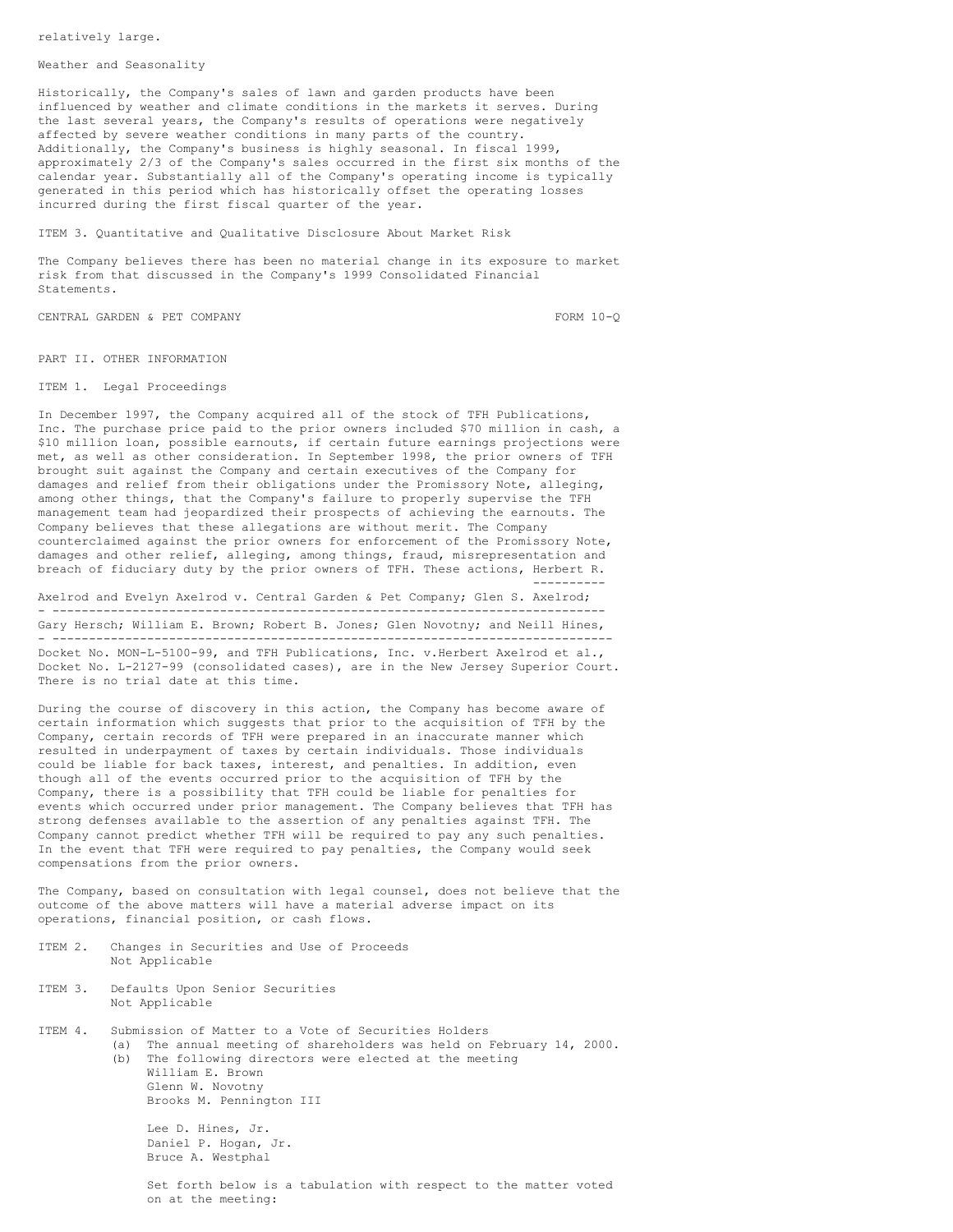|                          | For        | Against or<br>Withheld |
|--------------------------|------------|------------------------|
|                          |            | ---------              |
| $<$ S>                   | $<<$ $>$   | <<                     |
| William E. Brown         |            |                        |
| Common                   | 14,441,708 | 86,597                 |
| Class B                  | 1,651,707  | $-0-$                  |
| Glenn W. Novotny         |            |                        |
| Common                   | 14,442,610 | 85,695                 |
| Class B                  | 1,651,707  | $-0-$                  |
| Brooks M. Pennington III |            |                        |
| Common                   | 14,439,231 | 89,074                 |
| Class B                  | 1,651,707  | $-0-$                  |
| Lee D. Hines, Jr.        |            |                        |
| Common                   | 14,438,885 | 89,420                 |
| Class B                  | 1,651,707  | $-0-$                  |
| Daniel P. Hogan, Jr.     |            |                        |
| Common                   | 14,442,256 | 86,049                 |
| Class B                  | 1,651,707  | $-0-$                  |
| Bruce A. Westphal        |            |                        |
| Common                   | 14,442,156 | 86,149                 |
| Class B                  | 1,651,707  | $-0-$                  |
|                          |            |                        |

- ITEM 5. Other Information Not Applicable
- ITEM 6. Exhibits and Reports on Form 8-K
	- (a) The following report on Form 8-K was filed during the quarter ended March 25, 2000.
		- (1) On March 20, 2000, the Company filed a report on Form 8-K dated March 20, 2000 disclosing that the Company is preparing to file a Form 10 with the SEC which, when declared effective by the SEC, would permit the Company to spin off its lawn and garden distribution business to shareholders.

CENTRAL GARDEN & PET COMPANY FORM 10-Q

SIGNATURES ----------

Pursuant to the requirements of the Securities Act of 1934, the registrant has duly caused this report to be signed on its behalf by the undersigned thereunder duly authorized.

> CENTRAL GARDEN & PET COMPANY -------------------------------------------- Registrant

Dated: May 5, 2000

\_\_\_\_\_\_\_\_\_\_\_\_\_\_\_\_\_\_\_\_\_\_\_\_\_\_\_\_\_\_\_\_\_\_\_\_\_\_\_\_\_\_\_\_ William E. Brown, Chairman of the Board and Chief Executive Officer

/s/ Lee D. Hines, Jr. -------------------------------------------- Lee D. Hines, Jr., Vice President and Chief Financial Officer